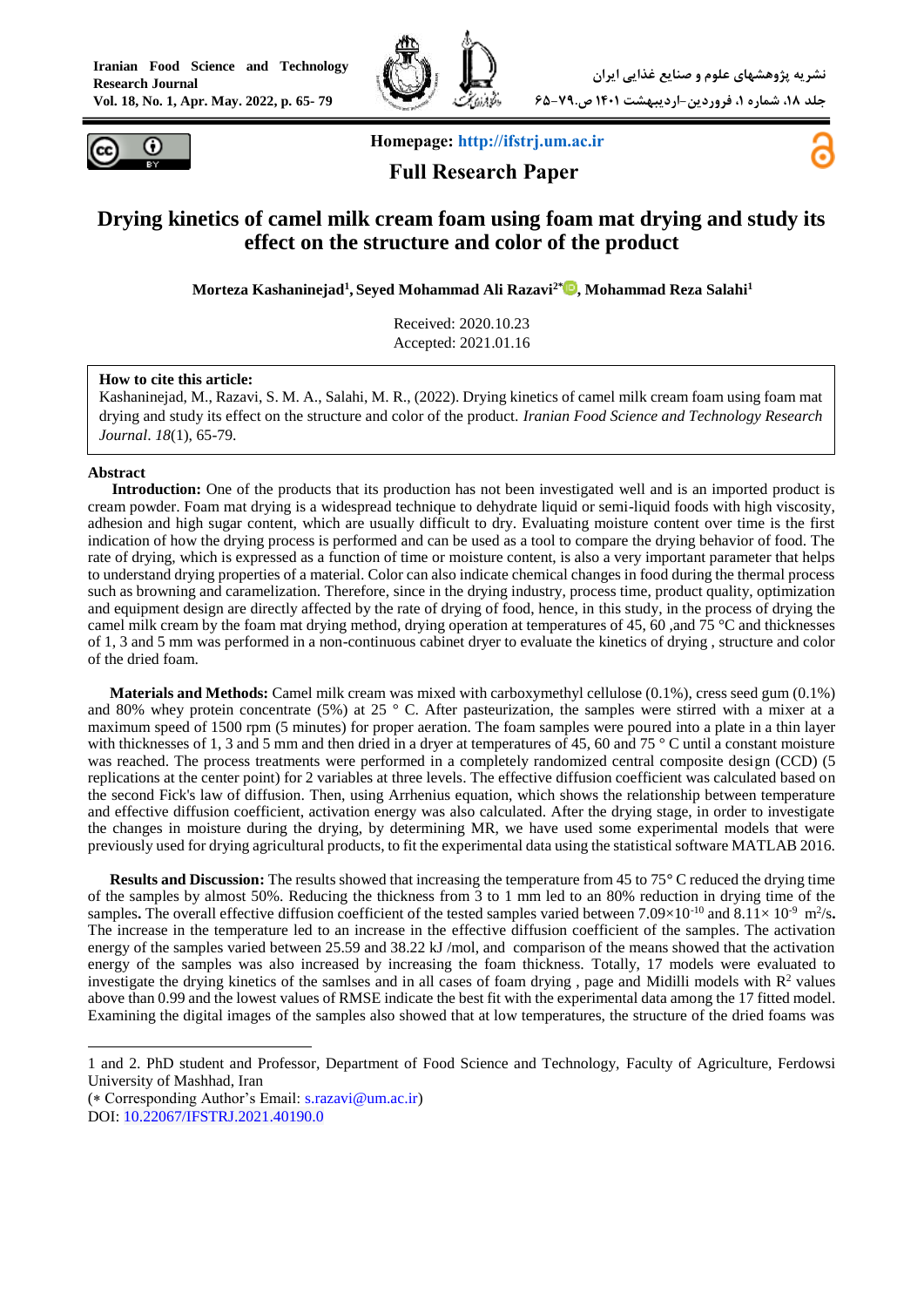smooth and it became more uneven and porous as a result of increasing the temperature. Also, the trend of changes in the parameters of the gray level co-occurrence matrix (GLCM) (energy, correlation, and homogeneity) of the samples was almost the same with the changes in temperature and thickness so that, the increase in the drying temperature and a decrease in the thickness of the samples led to a decrease in these parameters. Increasing the foam thickness at high temperatures led to a decrease in the browning index and at low temperatures, led to an increase in the browning index of the samples.

**Keywords:** Browning index; Camel milk cream; Drying kinetics; Foam mat drying; Structure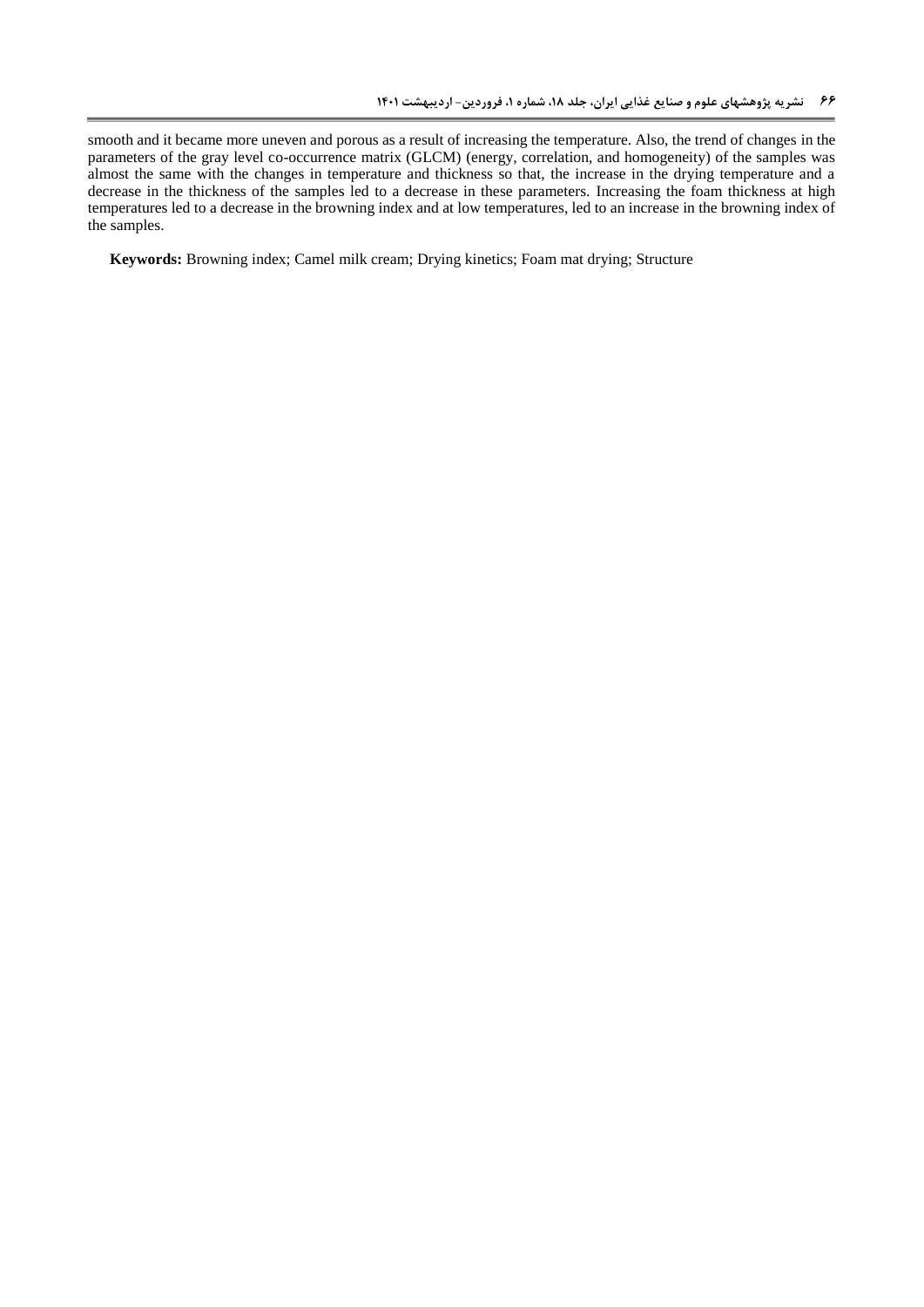

# **مقاله علمی-پژوهشی**

**سینتیک** خشککردن **کف خامه شیر شتر به روش کفپوشی و بررسی تاثیر آن بر ساختار و رنگ محصول**

> **- سید محمدعلی رضوی <sup>1</sup> مرتضی کاشانینژاد - محمدرضا صالحی \*2 1** تاریخ دریافت: ۱۳۹۹/۰۸/۰۲

تاریخ پذیرش: 9911/92/02

#### **چکیده**

در این پژوهش، سینتیک خشک کردن، ساختار و رنگ کف خشک شده در فرآیند خشک کردن خامه شیر شتر به روش کفپوشی ارزیابی شد. بدین منظور فرآیند خشک کردن در ۳ دمای ۴۵، ۶۰ و ۷۵ درجه سانتیگراد و در ۳ ضخامت ۰۱ ۳ و ۵ میلیمتر در یک خشککن کابینتی غیرمداوم در قالب طرح مرکب مرکزی مورد مطالعه قرار گرفت. نتایج نشان داد که افزایش دما از 54 به 54 درجه سانتیگراد و کاهش ضخامت از 3 به 1 میلیمتر بهترتیب منجر به کاهش 46 و 06 درصدی در زمان خشک شدن نمونهها شد. ضریب نفوذ موثر کلی (D<sub>eff</sub>) نمونههای مورد آزمون نیز بین ۱۰<sup>-۱۰ ×</sup>۸/۱۱ تا ۲۰۰\*۷/۰۹ متر مربع بر ثانیه متغیر بود و افزایش دما منجر به افزایش معنیدار (سطح ۹۵ درصد) ضریب نفوذ موثر نمونهها شد. انرژی فعالسازی (Ea) نمونههای مورد آزمون در دامنه ۲۵/۵۹ تا ۳۸/۲۲ کیلوژول بر مول بهدست آمد و نتایج مقایسه میانگینها نشان داد که با افزایش ضخامت کف، انرژی فعالسازی نمونهها نیز افزایش یافت. 0 مدل نیز برای بررسی سینتیک خشک شدن نمونهها مورد ارزیابی قرار گرفت که در تمام حالتهای خشک شدن کف از نظر دما و ضخامت، مدلهای پیج و مدیلی با مقدار  $\rm R^2$  بالای 6/99 و کمترین ریشه میانگین مربعات خطا دارای بهترین برازش با دادههای آزمایشی بودند. بررسی تصاویر دیجیتالی نمونهها نشان داد که در دماهای پایین، ساختار کفهای خشک شده حالتی صاف داشتند و با افزایش دما، ساختار حالت غیرمسطح و متخلخلتری پیدا کردند. همچنین روند تغییرات پارامتر های ماتریس همزمانی سطح خاکستری (GLCM) (انرژی، همبستگی و یکنواختی) نمونهها با تغییرات دما و ضخامت تقریبا یکسان بود بهطوری که افزایش دمای خشک شدن و کاهش ضخامت نمونهها منجر به کاهش معنیدار (سطح ۹۵ درصد) این پارامترها شد. افزایش ضخامت کف نیز در دماهای بالا منجر به کاهش شاخص قهوهای شدن و در دماهای پایین منجر به افزایش شاخص قهوهای شدن نمونهها گردید.

**واژههای کلیدی**: خامه شیر شتر، خشک کردن کفپوشی، ساختار، سینتیک، ضریب نفوذ موثر

#### **مقدمه**

شتر از جمله دامهایی است که بهعنوان یکی از منابع مهم تولید شیر در کشور های منطق گرم و خشک محسوب میگردد. بخش عمدهای از این شیر به دلیل وجود مشکالت در تولید فرآوردههای تخمیری چربی آن جداسازی شده و خشک می شود. بنابراین استفاده از چربی شیر شتر بهعنوان یک محصول جانبی بسیار حائز اهمیت است. بررسی الگوی کلی اسیدهای چرب شیر شتر در مقایسه با سایر گونهها مانند گاو، بز و گوسفند نشان میدهد که اسیدهای چرب کوتاه زنجیر به میزان بسیار کمتری در شیر شتر یافت می شوند. اما غلظت (C4-C12) اسیدهای چرب  $\rm C_{16:0}$ ،  $\rm C_{16:0}$  و  $\rm C_{18:0}$  نسبتاً زیاد و میزان  $\rm C_{16:1}$  و نسبت اسیدهای چرب غیراشباع در شیر شتر بیشتر از شیر سایر گونهها است )1987 .,*al et* [Hassan](#page-13-0)). از نظر متابولیسم بدن، وجود مقدار بیشتر

اسیدهای چرب غیراشباع در شیر شتر (۴۳/۱ درصد) در مقایسه با شیر گاو (۳۸/۸ درصد) مفیدتر است. علاوه بر این، شیرشتر حاوی مقادیر  $\overline{\text{AlKanhal}}$ , قابل توجهی از اسیدهای چرب ضروری  $\text{C}_{18:2\text{n-}6}$  میباشد [2010](#page-12-0)(. پودر خامه فرآوردهای وارداتی است که تا به امروز تحقیقات زیادی در زمینه تولید آن صورت نگرفته است. از موارد استفاده پودر خامه میتوان به کاربرد آن در صنعت شیرینی پزی و نانوایی، مصارف خانگی و دسرها، تولید بستنی، تولید خامه بازساخته"، استفاده در استاندارد کردن چربی شیر و تولید پنیرهای خامهای اشاره کرد [\)](#page-13-1) [Hall](#page-13-1) [1966 ,Hedrick](#page-13-1))& . طبق تعریف )Isiri، 2005)، پودر خامه فرآوردهای از شیر است که میتواند در نتیجه حذف آب، از شیر یا خامه بهدست آید. پودر خامه باید دارای رنگ سفید تا زرد روشن، بافت یکنواخت بدون کلوخه و تا حد امکان بدون ذرات سوخته باشد. بنابه

**.** 

DOI: [10.22067/IFSTRJ.2021.40190.0](https://dx.doi.org/10.22067/ifstrj.2021.40190.0) **3** Critical moisture content Vacuum drying, spray drying and freeze drying

<sup>1</sup> و -5 بهترتیب دانشجوی دکتری و استاد، گروه علوم و مهندسی صنایع غذایی، دانشکده کشاورزی، دانشگاه فردوسی مشهد، مشهد، ایران. )[s.razavi@um.ac.ir](mailto:s.razavi@um.ac.ir) :مسئول نویسنده ایمیل)\*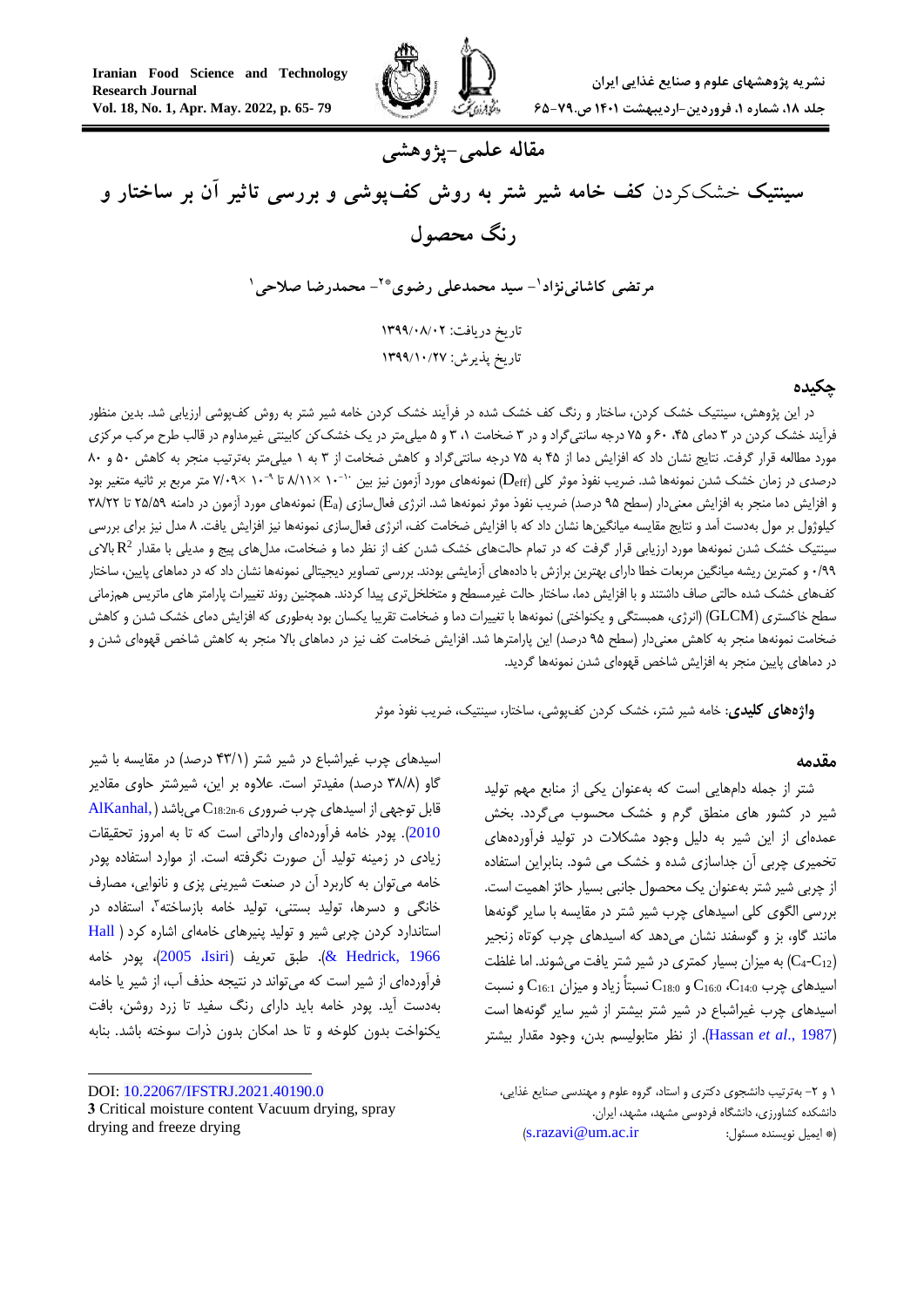تعریف استاندارد بین المللی ) [Codex، 1999](#page-12-1))، میزان آب در پودر خامه نباید بیش از %5 باشد. در تعاریف موجود در منابع معتبر پودر خامه، فرآورده ای است که درصد چربی آن بیش از درصد چربی پودر شیر خشک کامل باشد [\)](#page-12-2)[1966 ,Hedrick & Hall](#page-13-1)[;](#page-12-2)[1994 ,Carić](#page-12-2)). مزایای عمده پودر خامه عبارتند از کاهش حجم و صرفه جویی در هزینه انتقال و انبارداری، قابلیت نگهداری باالتر نسبت به خامه تازه و امکان استفاده بهجای شیر خشک پرچرب.

خشک کردن تحت خلاء'، خشک کردن پاششی<sup>۲</sup> و خشک کردن انجمادی ۳ از روشهای خشک کردن ماده غذایی میباشند که موجب خشککردن ماده غذایی در زمان کوتاه و با کیفیت و ارزش تغذیهای باال میشوند. هزینه باال تجهیزات و عملیات خشک کردن از معایب این روشها هستند)[2018 ,Guiné](#page-13-2)). ضمن اینکه یکی از مشکالت خشک کردن پاششی خامه مربوط به زمان منتقل کردن پودر گرم از محفظه خشککن به بیرون است، زیرا با پارگی غشای گلبولهای چربی در دمای باالی خشککن، چربی به حالت مایع به سطح پودر مهاجرت میکند و باعث کیکی شدن پودر میگردد و در نهایت انتقال و جریان پذیری پودر خامه را با محدودیت روبه رو مینماید) [& Callaghan'O](#page-13-3) [2013 ,Hogan](#page-13-3)). خشککردن کف پوشی روش مناسبی برای خشک کردن مواد غذایی مایع یا شبه مایع با ویسکوزیته باال، چسبنده و حاوی قند بالا که به سختی خشک میشوند، میباشد (Labelle, 1984). در حالت کفی، بهدلیل ساختار متخلخل ترکیبات، انتقال جرم به سرعت انجام میشود که این امر منجر به کاهش زمان خشک شدن و حفظ کیفیت و ارزش تغذیهای محصول خشک شده میگردد [\)](#page-12-3) [Brygidyr](#page-12-3) [1977 .,](#page-12-3)*al et*). در این روش، مواد غذایی مایع و شبه مایع با افزودن ترکیبات کفزا و پایدارکننده و وارد کردن هوا توسط همزدن به شکل کف پایدار در آمده و سپس با استفاده از هوای گرم در فشار اتمسفری خشک شده و به شکل ورقه نازک متخلخل در میآیند. از جمله مزایای این روش میتوان به آسان بودن، هزینه پایین، امکان خشککردن نسبتاَ سریع در دمای پایین و مناسب بودن آن برای خشککردن مواد غذایی حساس به حرارت اشاره کرد )[1984 ,Labelle](#page-13-4)). ارزیابی محتوای رطوبتی در طی زمان، اولین نشانه از چگونگی انجام فرایند خشککردن میباشد و میتواند بهعنوان یک ابزار جهت مقایسه رفتار خشک شدن مواد غذایی مورد استفاده قرار گیرد. سرعت خشک شدن که بهعنوان تابعی از زمان یا محتوای رطوبتی بیان میشود، نیز پارامتر بسیار مهمی است که به درک ویژگیهای خشک شدن یک ماده کمک میکند. نفوذ رطوبت در مواد غذایی با اشکال معین را میتوان تحت شرایط مشخصی از سرعت خشک شدن تخمین زد. مدلسازی سینتیک خشک کردن نیز روابط بین متغیرهای زمان و رطوبت را ارائه میدهد که میتواند

**1** Vacuum drying **2** Spray drying

**3** Freeze drying

شیوه مناسبی برای کنترل زمان و شرایط خشککردن باشد و هدف از فرآیند مدلسازی، برازش دادههای آزمایشگاهی با مدلهای تجربی و انتخاب مناسبترین مدل جهت بررسی روند تغییرات ماده غذایی طی فرایند خشککردن، طراحی خشککنهای صنعتی مناسب، شبیهسازی و یا بهبود سیستمهای مورد استفاده میباشد )2018 .,*al et* [Inyang](#page-13-5)). تغییرات رنگ هم میتواند نشاندهنده تغییرات شیمیایی در مواد غذایی در حین فرآیند حرارتی (مانند قهوهای شدن و کاراملیزاسیون) باشد )1999 .,*al et* [DeMan](#page-12-4)). این پارامتر از مهمترین ویژگیهای فیزیکی پودر است که بهطور مستقیم بیانگر شرایط اعمال شده به هنگام خشککردن و کیفیت محصول نهایی میباشد. ساختار یک ماده نیز تعیین کننده خواص عملکردی آن بوده و تغییر خواص ماکروسکوپی مواد تحت تاثیر تغییر در ساختار میکروسکوپی میباشد بهطوری که وجود ساختار متخلخل سبب افزایش سرعت خروج رطوبت از ماده غذایی طی فرآیند خشککردن میشود. لذا بررسی ریز ساختار نیز میتواند به درک درستی از مکانیسمها و تغییرات در خواص کیفی بهخصوص تغییرات در بافت ماده غذایی کمک نماید [\)](#page-14-0) *.*,*al et* [Xiao](#page-14-0) .)[2009](#page-14-0)

در یک جمعبندی میتوان بیان کرد که اگرچه تحقیقات مختلفی روی فرآیند سینتیک خشککردن، ساختار و رنگ در فرایند خشککردن برخی از مواد غذایی انجام شده است اما متاسفانه اطالعاتی در مورد بررسی این پارامترها در فرآیند خشککردن خامه شیر شتر به روش کفپوشی موجود نیست. از آنجایی که در صنعت خشککردن، زمان انجام فرایند، کیفیت محصول، بهینهسازی و طراحی تجهیزات مستقیماً تحت تاثیر سرعت خشککردن مواد غذایی قرار دارند [\)](#page-12-5) [& Chen](#page-12-5) [2009 ,Mujumdar](#page-12-5))، از این رو در پژوهش حاضر فرآیند خشککردن خامه شیر شتر به روش کفپوشی در دمای ۴۵، ۶۰ و ۷۵ درجه سانتیگراد و در ضخامت 3 و 4 میلیمتر در یک خشککن کابینتی غیرمداوم در سه تکرار صورت پذیرفت و فرآیند سینتیک خشککردن، ساختار و رنگ کف خشک شده مورد بررسی قرار گرفت.

# **مواد و روشها**

**تهیه کف خامه شتر**

شیر شتر از بازار محلی<sup>۴</sup> مشهد، ایران تهیه شد و چربی آن پس از پیش گرم شدن )تا دمای 35 درجه سانتیگراد(، توسط سپراتور جدا شد. در مرحله بعد، نمونه های خامه با 35 درصد چربی با استفاده از مخلوط شیر پسچرخ<sup>۵</sup> و چربی تولیدی بر اساس مربع پیرسون تهیه شد. خامه تهیه شده در دمای 54 درجه سانتیگراد به همراه کربوکسی متیل سلولز )6/1 درصد(، صمغ دانه شاهی )6/1 درصد( و کنسانتره پروتئینی آب

**4** Local market **5** Skim

**.**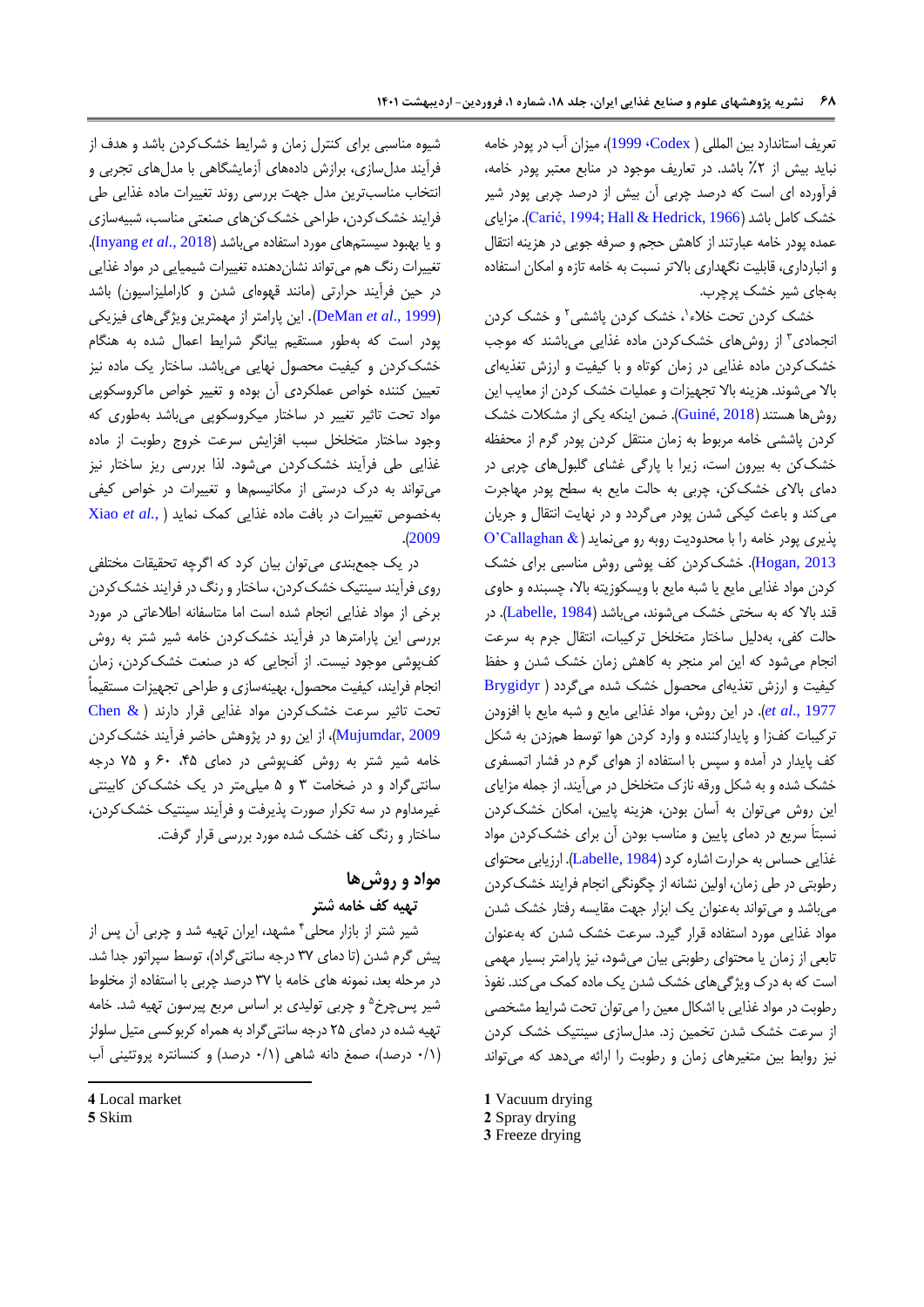پنیر ۸۰ درصد (۵ درصد) مخلوط شدند. نمونهها در دمای ۸۰ درجه به مدت 4 دقیقه در حمام آب پاستوریزه شدند و سپس در دمای 46 درجه سانتیگراد توسط هموژنایزر اولتراتوراکس (IKA، آلمان) هموژنیزه گردیدند و در نهایت بهمنظور آبگیری کامل به مدت ١٢ ساعت در دمای 5-0 درجه سانتیگراد در یخچال قرار گرفتند. روز بعد، نمونهها در دمای 54 درجه سانتیگراد بهوسیله همزن با حداکثر دور 1466 دور در دقیقه به مدت 4 دقیقه همزده شدند تا هوادهی مناسب صورت پذیرفت.

#### <span id="page-4-0"></span>**خشککردن کف خامه شیر شتر**

خشککردن نمونهها توسط خشککن غیرمداوم کابینتی با جریان هوای داغ انجام شد. نمونه های کف درون پلیت به صورت الیه نازک

با ضخامتهای 1 3، و 4 میلیمتر ریخته شدندو سپس درون خشککن با دماهای ،54 06 و 54 درجه سانتیگراد تا رسیدن به رطوبت ثابت خشک شدند. در مرحله بعد نمونهها از خشککن خارج شدند و الیه خشک شده مورد ارزیابی قرار گرفت.

#### **تجزیه و تحلیل آماری دادهها**

تیمارهای فرآیند نیز به روش کامالً تصادفی در قالب طرح مرکب مرکزی )CCD( )4 تکرار در نقطه مرکزی( برای5 متغیر )ضخامت کف و دمای خشککردن) و در سه سطح انجام شد به صورتی که تعداد کل تیمارها 13 تیمار بود [\)جدول](#page-4-0) 1(.

**جدول -1 سطوح متغیرهای مستقل طرح مرکب مرکزی نمونههای کف خامه شیر شتر خشک شده به روش کفپوشی Table 1- Levels of independent variables for central composite design of camel milk cream foam using foam** 

| mat drying                       |                                 |                  |  |  |  |  |
|----------------------------------|---------------------------------|------------------|--|--|--|--|
| Drying temperature $(^{\circ}C)$ | Foam thickness (mm)             | <b>Treatment</b> |  |  |  |  |
| دمای خشککردن (درجه سانتی گراد)   | ضخامت کف (میل <sub>ی</sub> متر) | تيمار            |  |  |  |  |
| 75                               |                                 |                  |  |  |  |  |
| 45                               |                                 |                  |  |  |  |  |
| 75                               |                                 |                  |  |  |  |  |
| 75                               |                                 |                  |  |  |  |  |
| 60                               |                                 | 5                |  |  |  |  |
| 60                               |                                 | 6                |  |  |  |  |
| 60                               |                                 |                  |  |  |  |  |
| 60                               |                                 |                  |  |  |  |  |
| 45                               |                                 | 9                |  |  |  |  |
| 45                               |                                 | 10               |  |  |  |  |
| 60                               |                                 | 11               |  |  |  |  |
| 60                               |                                 | 12               |  |  |  |  |
| 60                               |                                 | 13               |  |  |  |  |

#### **بررسی سینتیک خشککردن**

برای مطالعه سینتیک خشک کردن، در فواصل زمانی مشخص، نمونهها از خشککن خارج شدند و توسط ترازوی دیجیتال )i-300EK.AND، ژاپن( با دقت ±6/61 گرم توزین شدند. نمونهها تا رسیدن به وزن ثابت توزین شدند. جهت مدلسازی فرآیند خشک شدن نیز ابتدا مقدار نسبت رطوبت )MR )با استفاده از مقدار رطوبت اولیه )MR)، رطوبت تعادلی )Me )و رطوبت در هر لحظه )M )طبق رابطه 1 محاسبه شد )[2004 ,Yaldiz & Ertekin](#page-12-6)).

$$
MR = \frac{M - M_e}{M_i - M_e} \tag{1}
$$

#### **محاسبه ضریب نفوذ موثر**

ضریب نفوذ موثر بر مبنای قانون دوم فیک` برای تیغه نامحدود با استفاده از رابطه 5 محاسبه شد )[2009 .,](#page-13-6)*al et* Liu).

**1** Fick's second law

$$
MR = \frac{8}{\pi^2} \sum_{n=1}^{\infty} \frac{1}{(2n-1)^2} exp\left(-\frac{(2n-1)^2 \mu^2 D_{eff} t}{4L^2}\right) \tag{7}
$$

که در این رابطه MR نسبت رطوبت، *D*eff ضریب نفوذ موثر  $\rm (m^2/s)$  رطوبت  $\rm L$  (m $^2$ /s) ضخامت کف (متر) و t زمان خشککردن (ثانیه) و ، 1,2,3=n عدد صحیح مثبت است. با حل معادله فیک، نفوذ رطوبت را  $Falde & Solademi$ , [\)](#page-13-7) می توان با استفاده از رابطه ٣ محاسبه کرد  $: (2010)$  $: (2010)$  $: (2010)$ 

$$
Ln(MR) = Ln\left(\frac{8}{\mu^2}\right) - \left(\frac{\mu^2 D_{eff}t}{4L^2}\right) \tag{7}
$$

با رسم نمودار )MR)Ln در برابر زمان خشککردن نیز یک خط مستقیم با شیب K( رابطه 5( بهدست میآید که از آن برای محاسبه ضریب نفوذ موثر استفاده میشود: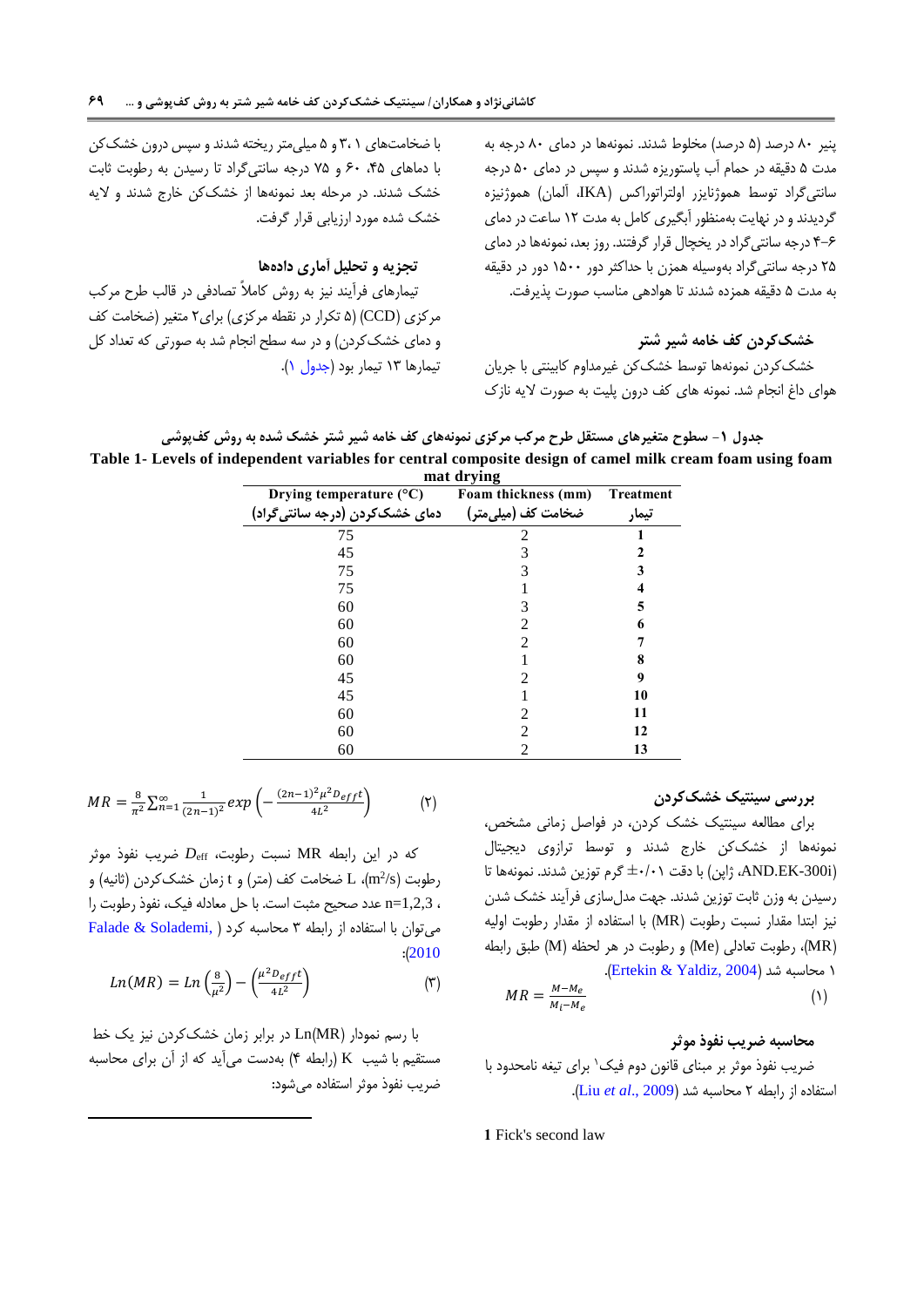**07 نشریه پژوهشهای علوم و صنایع غذایی ایران، جلد ،18 شماره ،1 فروردین- اردیبهشت 1401**

$$
K = \frac{\mu^2 D_{eff}}{4L^2} \tag{5}
$$

**محاسبه انرژی فعالسازی**

در این تحقیق، با استفاده از معادله آرنیوس که رابطه بین دما و ضریب نفوذ مؤثر (معادله ۵) را نشان میدهد، انرژی فعالسازی محاسبه .)Lopez *et al*[., 2000](#page-13-8)( شد

$$
D_{eff} = D_0 exp\left(-\frac{E_a}{RT}\right) \tag{a}
$$

که در آن  $D_0$  فاکتور آرنیوس (m²/s) که در آن  $D_0$  برای نفوذ رطوبت )mol/kJ)**،** R ثابت جهانی گازهای ایدهآل )mol.k/kJ) و T دمای مطلق بر حسب کلوین )K )میباشد. با رسم Ln*D*eff در برابر عکس دما، انرژی فعالسازی را میتوان تعیین کرد.

### <span id="page-5-0"></span>**برازش منحنیهای خشککردن و انتخاب بهترین مدل**

در جدول ۲، مدلهای تجربی نیوتن، پیج، هندرسون و پابیس، دو جملهای، لگاریتمی، تقریب انتشار، میدیلی، توزیع ویبل جهت خشککردن محصوالت کشاورزی ارائه شده است. پس از اتمام مرحله خشک شدن، بهمنظور بررسی تغییرات رطوبت طی زمان خشککردن،

با تعیین MR، مدلهای ارائه شده در این جدول جهت برازش دادههای تجربی مورد استفاده قرار گرفتند. برای برازش دادهها روش رگرسیون غیر خطی به کار گرفته شد و به کمک نرمافزار 2016 Matlab، دادهها با مدلهای مذکور برازش داده شدند. برای سنجش کیفیت مدلهای برازش داده شده، پارامترهای آماری شامل ضریب تبیین (R<sup>2</sup>) (رابطه 0( و ریشه میانگین مربعات خطا )RMSE( )رابطه 5( مورد استفاده قرار گرفت و در نهایت مدلی انتخاب گردید که دارای بیشترین مقدار  $\rm R^2$  و کمترین مقدار RMSE باشد )[2006 ,Akpinar](#page-12-7)):

$$
R^{2} = 1 - \frac{\sum_{i=1}^{N} (MR_{i,Pre} - MR_{i,Exp})^{2}}{\sum_{i=1}^{N} (MR_{i,Exp} - MR_{i,Pre \ mean})^{2}}
$$
  
\n
$$
RMSE = \left(\frac{1}{N} \sum_{i=1}^{N} (MR_{i,Pre} - MR_{i,Exp})\right)^{1/2}
$$
  
\n
$$
(Y)
$$

که در این روابط MRi,exp نسبت رطوبت در i امین اندازهگیری، pre,MR<sup>i</sup> نسبت رطوبت پیشبینی شده توسط مدل در i امین اندازهگیری، N تعداد مشاهدات (دادهها) و z تعداد ضرایب ثابت بهکار رفته در هر مدل میباشد.

| جدول ۲- مدلهای ریاضی مورداستفاده برای مدلسازی سینتیک خشک شدن خامه شیر شتر        |  |  |  |
|----------------------------------------------------------------------------------|--|--|--|
| Table 2- Mathematical models for modeling of drying kinetics of camel milk cream |  |  |  |

| <b>References</b>       | Model                                   | Name                       | NO.          |
|-------------------------|-----------------------------------------|----------------------------|--------------|
| مرجع                    | مدل                                     |                            |              |
| Lemus-Mondaca et)       | $MR = \exp(-kt)$                        | Newton                     | 1            |
| (al., 2009              |                                         | نيوتن                      |              |
| (Sun et al., 2007)      | $MR = \exp(-kt^n)$                      | Page                       | $\mathbf{2}$ |
|                         |                                         | پيج                        |              |
| Akgun & Doymaz, )       | $MR = a \exp(-kt)$                      | Henderson and Pabis        | 3            |
| (2005)                  |                                         | هندرسون و پاییس            |              |
| Zielinska $\&$ )        | $MR = a \exp(-bt) + c \exp(-dt)$        | Two-term                   | 4            |
| (Markowski, 2010)       |                                         | دو جملهای                  |              |
| (Liu et al., 2009)      | $MR = a \exp(-kt) + c$                  | Logarithmic                | 5            |
|                         |                                         | لگاريتمي                   |              |
| Menges $&$ Ertekin, $)$ | $MR = a \exp(-kt) + (1 - a) \exp(-kbt)$ | Approximation of diffusion | 6            |
| (2006)                  |                                         | تقريب انتشار               |              |
| Vega-Gálvez et al., )   | $MR = a \exp(-kt^n) + bt$               | Midilli                    | 7            |
| (2012)                  |                                         | میدیلے ,                   |              |
| (Babalis et al., 2006)  | $MR = a - b \exp(-kt^n)$                | Weibull distribution       | 8            |
|                         |                                         | توزيع ويبل                 |              |

#### **استخراج خصوصیات تصویر نمونهها**

دیجیتال )550A PowerShot Canon )متصل به رایانه صورت گرفت. دوربین در فاصله 56 سانتیمتری نمونهها و موازی با آن روی پایه ثابت قرار گرفت. کلیه تصاویر به فرمت JPG و دارای وضوح 5666×5466 پیکسل در قالب مدل رنگی RGB بودند. بهمنظور حذف بخشهای اضافه تصویر و نیز کاهش حجم کار پردازش تصویر در ابتدا برشی از تصاویر به ابعاد 466× 466 با استفاده از نرمافزار J Image

جهت عکسبرداری از نمونهها، 46 گرم از هر نمونه درون پلیت آزمایشگاهی ریخته شد. تجهیزات عکسبرداری شامل یک اتاقک تاریک )جهت جلوگیری از ایجاد نوسان در عکسبرداری و عدم بازتاب نور( و شش المپ فلورسنت بود. عکسبرداری با استفاده از دوربین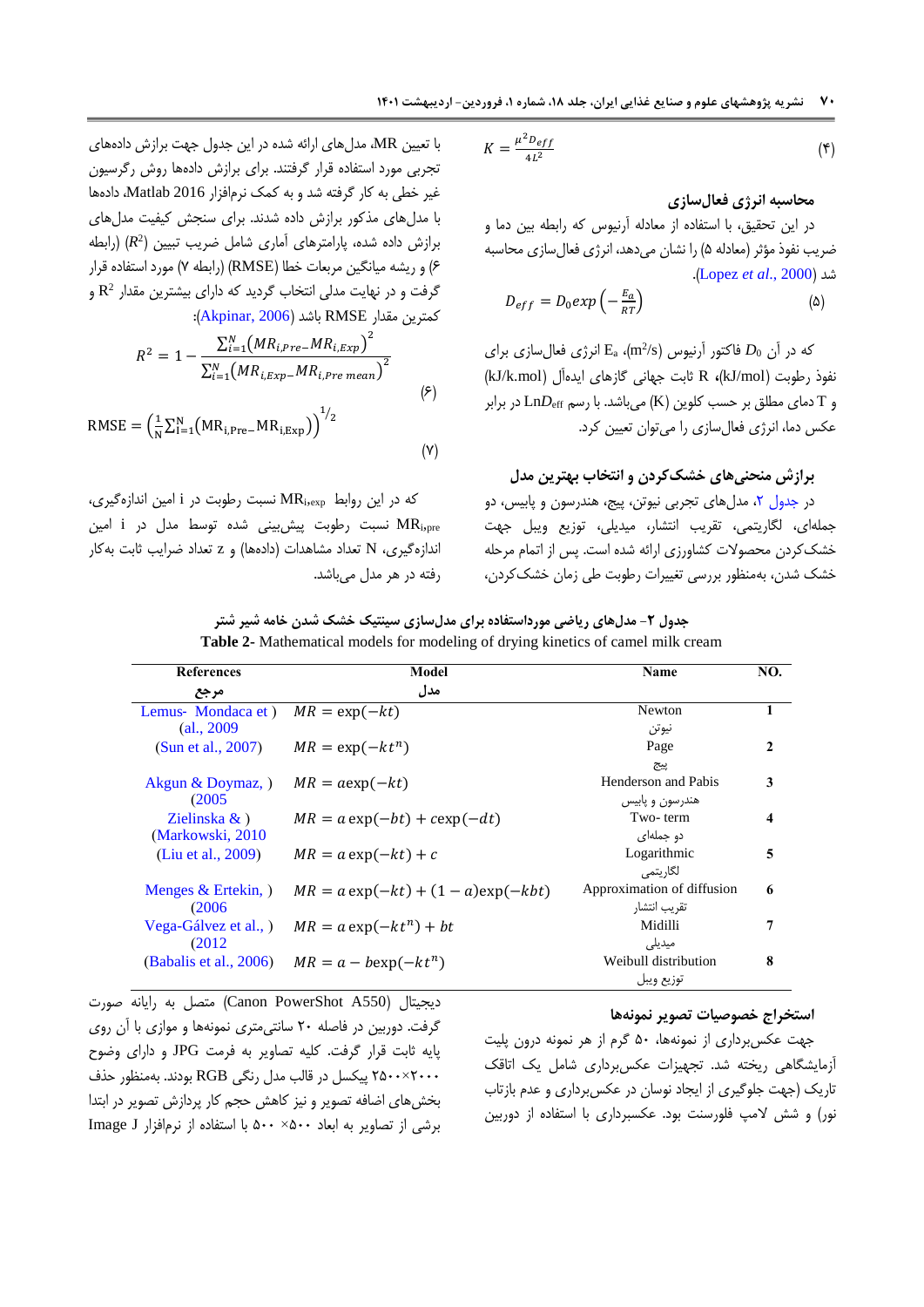)USA ,Health of Institute National )بهدست آمد و سپس آنالیز تصاویر نیز با استفاده از همین نرمافزار صورت پذیرفت. بدین منظور بتدا عمل استانهگیری<sup>٬</sup> در کانال رنگی خاکستری با شدت ۵ ±۹۵ انجام شد و سپس ویژگیهای تصویر نظیر انرژی، همبستگی و یکنواختی مورد بررسی قرار گرفت (Alir Arab Razi).

 $a^*$  از مدل رنگی $b^*$ b\*، CIE L،  $\mathbb{L}^*$ ، CIE،  $\mathbb{L}^*$ ،  $\mathbb{L}^*$ ،  $\mathbb{L}^*$ ،  $\mathbb{L}^*$ ،  $\mathbb{L}^*$ )قرمز 06 تا سبز -06 ( و \*b( زرد 06 تا آبی -06 ( نیز برای تعیین  $b^*$  پارامترهای رنگ نمونهها استفاده شد که میانگین مقادیر  $L^*$ ،  $a^*$  و  $b^*$ برای 14 نمونه در دو تکرار اندازهگیری شد و در نهایت شاخص قهوهایشدن<sup>۲</sup> که میزان تغییر رنگ محصول به سمت رنگ قهوهای را نشان می دهد، با استفاده از رابطه ۸ محاسبه شد:

$$
BI = \frac{(100 - (X - 0.31))}{0.71}
$$
\n
$$
\Rightarrow \text{A} = \frac{1.75L}{5.645L + a - 3.012b}
$$
\n(A)\n(A)\n(A)\n(A)\n(A)

**نتایج و بحث بررسی منحنیهای خشک شدن**

[شکل 1](#page-6-0) منحنیهای خشک شدن کف خامه شیر شتر در ضخامتهای ۰، ۳ و ۵ میلی متر در دماهای ۴۵، ۶۰ و ۷۵ درجه سانتیگراد را نشان میدهد. با مشاهده شکل میتوان دریافت که با افزایش دمای خشک شدن و کاهش ضخامت کف، مدت زمان خشک شدن نمونههای کف کاهش پیدا کرده است، بهطوری که افزایش دما از 54 به 54 درجه سانتیگراد منجر به کاهش تقریبا 46 درصدی زمان خشک شدن نمونه ها شد. همچنین کاهش ضخامت از 3 به 1 میلیمتر، زمان خشک شدن نمونه ها را 06 درصد کاهش داد. سجادی )1390( نیز نشان داد که افزایش دمای خشککردن کف پوشی نمونه های خامه شیر گاو از 46 تا 56 درجه سانتیگراد، موجب کاهش 36 درصدی زمان خشککردن نمونه ها شد. همچنین مطابق [شکل ،1](#page-6-0) با توجه به تغییرات شیب منحنی هر نمونه میتوان نتیجه گرفت که سرعت خشک شدن کف خامه شیر شتر در مراحل اولیه خشک شدن در مقایسه با مراحل

نهایی بالاتر است (شیب بیشتر منحنی) و خشک شدن کف غالبا در



**شکل -1تغییرات میزان رطوبت با زمان خشککردن کف خامه شیر شتر در در دماها و ضخامت های مختلف Fig. 1. Changes of moisture content with the drying time of camel milk cream foam at different temperatures and thicknesses.**

**2** Browning index **1** Threshold

<span id="page-6-0"></span>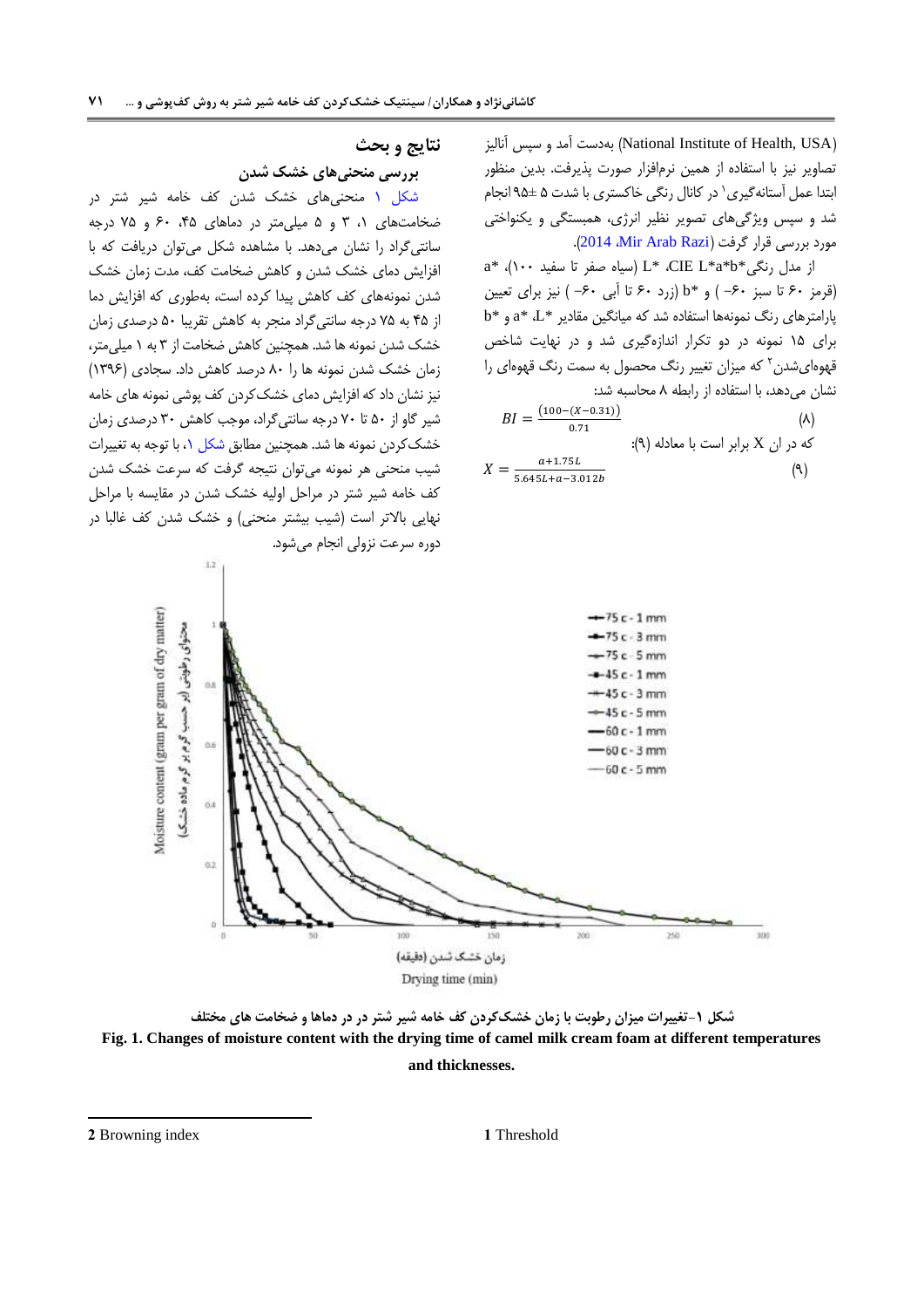بهطور کلی منحنی خشککردن نمونههای مورد بررسی را میتوان به دو بخش تقسیمبندی کرد. در بخش اول، سرعت خشککردن تقریباً ثابت و در بخش دوم، سرعت نزولی است. نقطهای که این دو بخش را ز هم جدا می کند، نقطه بحرانی رطوبتی` نامیده میشود. در بخش اول، سرعت خروج آب از منافذ کف به سطح آن با سرعت تبخیر در سطح یکسان است. رطوبت بحرانی تابعی از سرعت خشککردن است )2000 .,*al et* [Tsotsas](#page-14-3)). سرعت باالی خشککردن )برای مثال در دمای بالا و ضخامت کم)، رطوبت بحرانی را افزایش می دهد، یعنی کف در مقدار رطوبت باالتری وارد مرحله سرعت نزولی میشود. در این حالت به تدریج الیههای خشک سطحی به مرکز کف نزدیک میشوند و در حقیقت آب از الیه های داخلی ماده تبخیر شده و از منافذ کف خشک شده، کندتر از حالت اول به طرف باال آمده و از سطح کف خارج .)[Benmakhlouf et al., 2017](#page-12-10)( میشود

## **ضریب نفوذ موثر و انرژی فعالسازی**

نتایج تحقیق نشان داد که رابطه LnMR با زمان غیرخطی بود که نشاندهنده تغییر ضریب نفوذ موثر با محتوای رطوبتی است که این رفتار برای کلیه نمونهها مشاهده شد. همچنین نتایج تحقیق نشان داد که ضریب نفوذ موثرکلی نمونههای مورد آزمون بین <sup>۱۰-</sup>۱۰ ×۸/۱۱ تا -9 16 ×5/69 متر مربع بر ثانیه متغیر بود. بر اساس نتایج تحلیل واریانس، اثرات خطی دما و ضخامت در سطح 99 درصد و اثر متقابل دما- ضخامت در سطح 94 درصد بر ضریب نفوذ موثر نمونهها معنیدار

بود. شکل 5 تأثیر دما و ضخامت را بر ضریب نفوذ موثر نمونههای خامه شیر شتر را نشان میدهد. همانطور که مالحظه میشود با افزایش دما ضریب نفوذ موثر نمونه ها افزایش پیدا کرده است که دلیل این امر اثر مثبت دما در افزایش شدت فعل و انفعاالت و جنبش مولکولی است. همچنین میتوان دریافت با افزایش ضخامت کف نیز مقادیر ضریب نفوذ موثر افزایش پیدا کرده است، این در حالی است که مطابق نتایج بررسی ها افزایش ضخامت منجر به کاهش سرعت خشک شدن شده بود. تغییر در ساختار منافذ مواد غذایی ضریب نفوذ را تحت تاثیر قرار میدهد. در فرآوردههای متخلخلتر، ضریب نفوذ موثر به خاطر امکان تحرک بیشتر رطوبت، باالتر است )2017 .,*al et* [Benmakhlouf](#page-12-10)). همچنین نتایج تحقیق نشان داد که مقدار شیب خط در هر دو قسمت خشک شدن در هر 3 دمای ،56 44 و 56 درجه سانتیگراد با افزایش ضخامت کاهش یافت اما میزان ضریب نفوذ موثر افزایش یافت. با افزایش ضخامت، مهاجرت رطوبت درونی در فاصله بیشتری نسبت به ضخامتهای کمتر اتفاق میافتد، که این امر سبب افزایش میزان ضریب نفوذ موثر در ضخامتهای باالتر میشود. بنابراین الزاما باالتر بودن ضریب نفوذ نشاندهنده باالتر بودن سرعت خشک شدن و در نتیجه کمتر بودن زمان خشک شدن نیست، بلکه این دو پارامتر به مقدار و ضخامت نمونه نیز بستگی دارند. نتایج مشابهای برای خشککردن کف پوشی پالپ طالبی )2015 .,*al et* [Salahi](#page-13-13))، پالپ انبه) [Rajkumar](#page-13-14) *et al., 2007) و ریزجلبک اسپیرولینا پلاتنسیس ۲ (*[Atarodi, 2014](#page-12-11)) گزارش شده است.



**شکل -2 تأثیر دما و ضخامت بر ضریب نفوذ موثر نمونههای کف خامه شیر شتر**

**Fig. 2. The effect of temperature and thickness on the effective diffusion coefficient of camel milk cream foam** 

#### **samples.**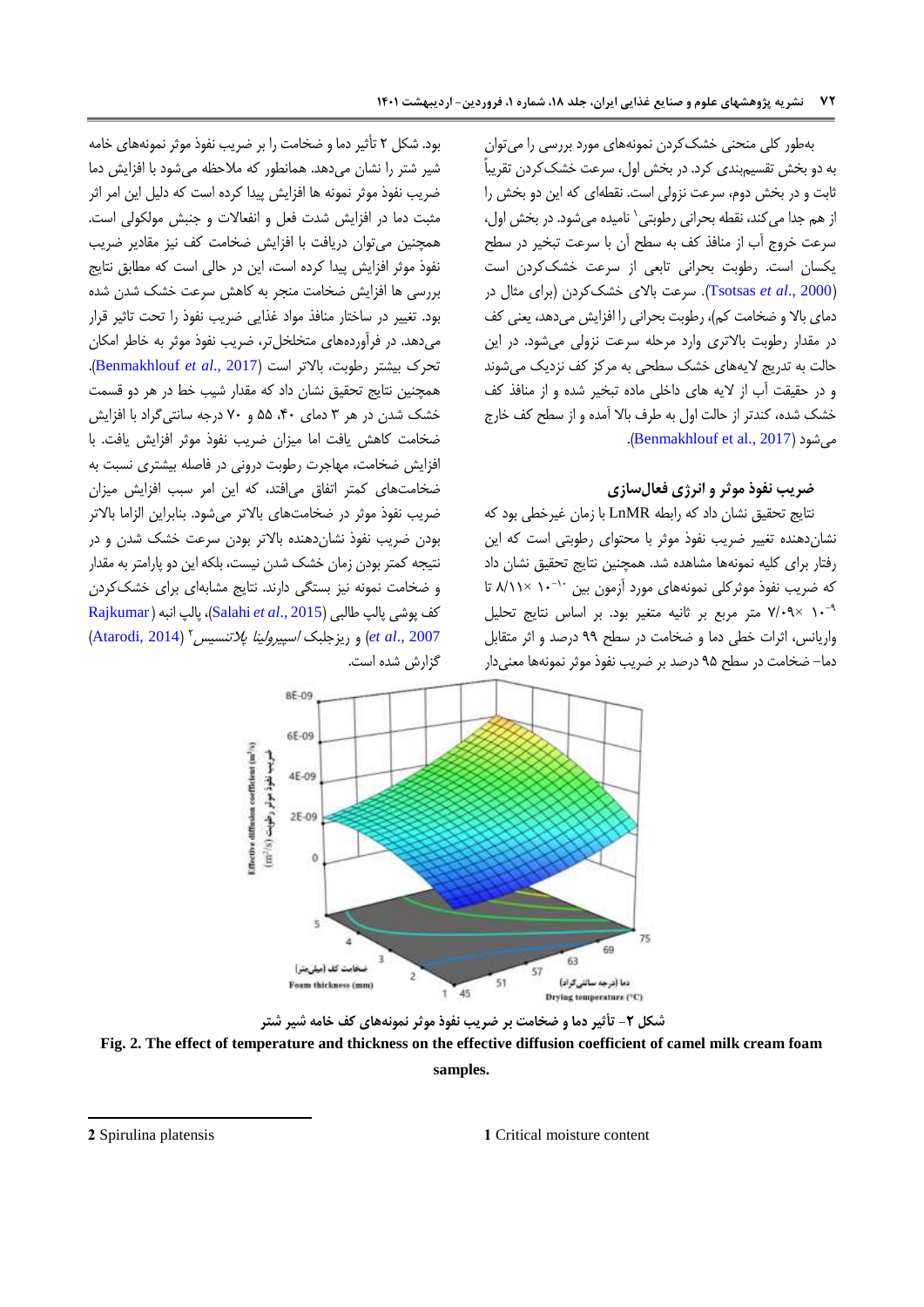در [شکل 3](#page-8-0) تغییرات انرژی فعالسازی خشککردن کف خامه شیر شتر بهعنوان تابعی از ضخامت نمونهها نشان داده شده است. بر اساس نتایج این تحقیق، انرژی فعالسازی نمونههای مورد آزمون بین 54/49 تا 30/55 کیلوژول بر مول متغیر در دامنه دمایی 56 تا 56 درجه سانتیگراد بود و نتایج مقایسه میانگینها نیز نشان داد که بین انرژی فعالسازی نمونههای با ضخامتهای ،1 3 و 4 میلیمتر اختالف آماری معنیدار وجود دارد، بهطوری که با افزایش ضخامت کف، انرژی فعالسازی نمونهها نیز افزایش یافت [\)شکل 3\(](#page-8-0). انرژی فعالسازی حساسیت یک واکنش یا فرآیند را به دما نشان میدهد. در واقع افزایش

انرژی فعال سازی نمونهها با افزایش ضخامت کف نشان دهنده افزایش حساسیت ضریب نفوذ موثر نمونههای با ضخامت باالتر نسبت به ضخامتهای کمتر در برابر تغییرات دمای شرایط خشک شدن است. [Sajadi](#page-13-15)( 2018 )انرژی فعالسازی خشککردن کفپوشی خامه شیر گاو را در دامنه دمایی 46 تا 56 درجه سانتیگراد و ضخامت 3 میلیمتر برابر 19/94 کیلوژول بر مول گزارش کرد که نشاندهنده حساسیت کمتر ضریب نفوذ موثر خامه شیر گاو در مقایسه با خامه شیر شتر در برابر تغییرات دما تحت شرایط خشککردن کفپوشی است.



**شکل -3 تغییرات انرژی فعّالسازی با ضخامت خشککردن کف خامه شیر شتر Fig. 3. Activation energy changes with drying thickness of camel milk cream foam.**

<span id="page-8-0"></span>**مدلسازی فرآیند خشک کردن کفپوشی و انتخاب بهترین مدل**

دادههای حاصل از آزمایشهای خشککردن )نسبتهای رطوبتی (MR) در مقابل زمان) با ۸ مدل نیمه تجربی (جدول ۳) برازش شدند. 2 مدلهای مختلف توسط چهار معیار ضریب تبیین ) R)، ضریب تبیین نعدیل شده (R $^2$ adj)، ریشه میانگین مربعات خطا (RMSE) و مجموع مربعات خطا )SSE )با یکدیگر مقایسه و در نهایت مدلی انتخاب گردید  $\mathsf{RMSE}$  و  $\mathsf{R}^2$ و R $^2$ adj و  $\mathsf{R}^2$  و کمترین مقدار  $\mathsf{RMSE}$ SSE باشد. با توجه به معیارهای بیان شده برای انتخاب بهترین مدل، در تمام حالتهای خشک شدن کف بهینه از نظر دما و ضخامت،  $\mathsf{R}^2$ و jR $^2$ و R $^2$ adj بیج و مدیلی با مقدار  $\mathsf{R}^2$ و jR $\mathsf{R}^2$  بالای ۱۹۹

برازش با دادههای آزمایشی بود. ثابتهای مدل های پیج و مدیلی در [جدول 3](#page-9-0) ارائه شده است. نتایج سایر پژوهشگران نیز نشان داده است که برای خشککردن کف پوشی خامه شیر گاو و پنیر [\)](#page-13-16) .,*al et* [Izadi](#page-13-16) [2020](#page-13-16)(، مدل میدلی مناسبترین بوده است. همچنین برای خشککردن سیب زمینی در خشککن هوای داغ )2013 .,*al et* [Yaghoubi](#page-14-4))، خشککردن کیوی، آواکادو و موز )2007 .,*al et* [Ceylan](#page-12-12))، کیوی خشک شده با سامانه مادون قرمز )2018 *.*,*al et* [Inyang](#page-13-5))، قارچ دکمهای )2017 *.,al et* [Salahi](#page-13-17) )و الیه نازک کدو حلوایی [\)](#page-13-18)[Ghaboos](#page-13-18) [2016](#page-13-18) *.*,*al et* )در تمامی دماهای مورد مطالعه، مدل پیج دارای بهترین برازش بوده است.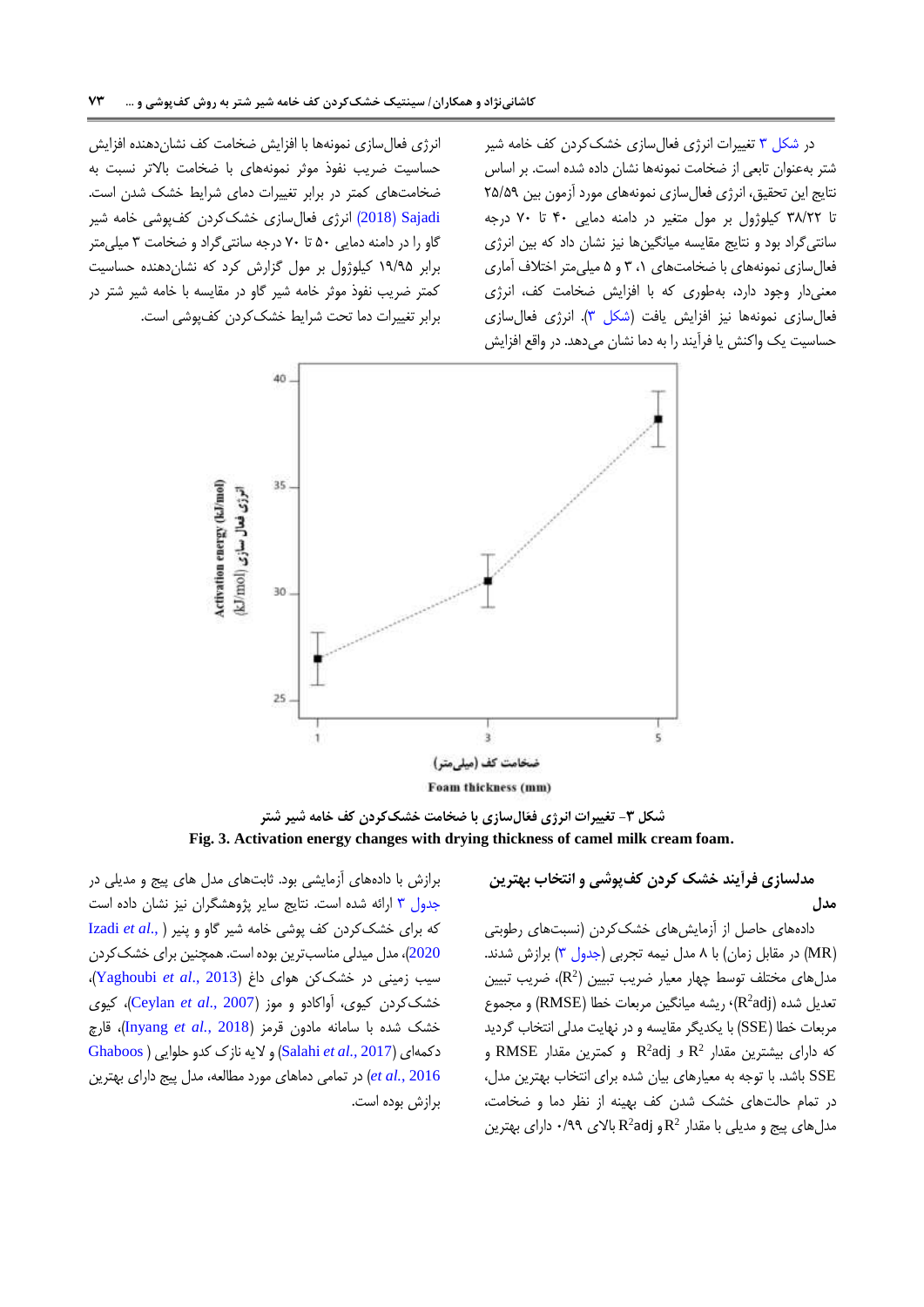| mat drying                 |          |                       |       |                                       |                        |                           |                  |              |
|----------------------------|----------|-----------------------|-------|---------------------------------------|------------------------|---------------------------|------------------|--------------|
| Midilli model<br>مدل مدیلی |          | Page model<br>مدل پیج |       | Drying temperature<br>$({}^{\circ}C)$ | Foam thickness<br>(mm) | <b>Treatment</b><br>تيمار |                  |              |
| $\mathbf n$                | $\bf k$  | b                     | a     | N                                     | $\bf k$                | دمای خشککردن              | ضخامت کف         |              |
|                            |          |                       |       |                                       |                        | (درجه سانتي گراد)         | (میلی متر)       |              |
| $-36.93$                   | 6.014    | $-0.015$              | 0.375 | 1.286                                 | 0.079                  | 75                        | 2                |              |
| $-21.02$                   | 1.813    | $-0.003$              | 0.741 | 0.898                                 | 0.019                  | 45                        | 3                | $\mathbf{2}$ |
| 0.776                      | 0.043    | $-0.001$              | 1.006 | 0.960                                 | 0.027                  | 75                        | 3                | 3            |
| 1.45                       | 0.106    | $-0.0004$             | 0.995 | 1.46                                  | 0.106                  | 75                        | 1                | 4            |
| 1.303                      | $-0.001$ | $-0.012$              | 0.919 | 0.957                                 | 0.204                  | 60                        | 3                | 5            |
| 0.919                      | 0.051    | $-0.0005$             | 1.009 | 0.997                                 | 0.042                  | 60                        | $\overline{2}$   | 6            |
| 0.864                      | 0.057    | $-0.0006$             | 1.019 | 0.969                                 | 0.043                  | 60                        | $\mathbf{2}$     | 7            |
| 1.092                      | 0.174    | 0.0012                | 1.004 | 1.03                                  | 0.186                  | 60                        | 1                | 8            |
| 0.817                      | 0.056    | $-0.0003$             | 1.038 | 0.899                                 | 0.041                  | 45                        | $\boldsymbol{2}$ | 9            |
| 1.344                      | 0.0672   | 0.0004                | 0.955 | 1.22                                  | 0.088                  | 45                        | 1                | 10           |
| 0.881                      | 0.045    | $-0.0007$             | 0.995 | 0.961                                 | 0.037                  | 60                        | $\mathbf{2}$     | 11           |
| 0.954                      | 0.057    | $-0.0003$             | 1.022 | 1.033                                 | 0.046                  | 60                        | $\mathbf{2}$     | 12           |
| 0.801                      | 0.045    | $-0.0009$             | 0.994 | 0.922                                 | 0.036                  | 60                        | $\overline{2}$   | 13           |
|                            |          |                       |       |                                       |                        |                           |                  |              |

<span id="page-9-0"></span>**جدول -3 ثابتهای مدل های پبیج و مدیلی برای تیمارهای مختلف خشککردن کفپوشی خامه شیر شتر**

**Table 2- Constants of page and midilli models for different treatments of drying of camel milk cream using foam mat drying**

# **تأثیر دمای خشککردن بر ریز ساختار کف**

تصاویر دیجیتال خامه شیر شتر خشک شده به روش کفپوشی برخی تیمارهای [جدول 1](#page-4-0) در [شکل 5](#page-10-0) ارائه شده است. در بررسی تصاویر مشخص شد که در دماهای پایین ساختار کفهای خشک شده حالتی صاف دارد و با افزایش دما، ساختار حالت غیرمسطح و متخلخلتری پیدا کرده است. دلیل این رفتار را میتوان چنین بیان کرد که با افزایش دما )احتماالً به دلیل کاهش زمان خشک شدن(، فروپاشی و ترکیب شدن حبابهای مجاور کمتر اتفاق افتاده که منجر به افزایش تخلخل و یکنواختتر شدن اندازه منافذ شده است )2014 .,*al et* [Azizpour](#page-12-13)). همچنین تصاویر دیجیتال نمونهها نشان داد که با افزایش ضخامت، کف خشک شده حالت مسطح داشته و تخلخل کمتری دارد که احتماال دلیل این امر فروپاشی ساختار کف به دلیل طوالنی شدن زمان خشک شدن میباشد. نتایج مشابهای برای خشککردن کف پوشی پالپ طالبی ماهی و( [Azizpour](#page-12-13) *et al.*, 2014( میگو ،([Salahi](#page-13-17) *et al.*, 2017( کیلکا )[2019 .,al et](#page-13-19) Hassanzadeh )مشاهده شده است. [Thuwapanichayanan](#page-13-20) و همکاران )5611( اثر دمای خشککردن را بر نفوذ رطوبت و ویژگیهای کیفی برشهای موز مورد مطالعه قرار

دادند. آنها دریافتند که دمای خشککردن به شدت روی ساختار موز خشک شده اثر گذاشته و با افزایش دما اندازه و تعداد حفرات افزایش پیدا کرده که این امر اثر قابل توجهی بر ویژگی سختی بافت نمونهها داشته است.

#### **رنگ**

دما و زمان خشک کردن از مهمترین پارامترهای موثر بر تغییرات رنگ مواد غذایی هستند )2006 .,*al et* [Guo-Qing](#page-13-21)). رنگ نمونهها میتواند تحت تاثیر فاکتورهای مختلفی از جمله دمای خشک کردن، مدت زمان خشک شدن، قهوهای شدن آنزیمی و غیرآنزیمی، محتوای رطوبت و رطوبت سطحی قرار بگیرد [\)](#page-12-14) ;2018 *.,al et* [Dehghannya](#page-12-14) 2017 *.,al et* [Salahi](#page-13-17)). نتایج این تحقیق نشان داد که شاخصقهوهای شدن نمونههای مورد آزمون بین 156/01 تا 156/05متغیر بود و در بین اثرات خطی، متقابل و درجه دوم، اثر خطی دما و ضخامت و اثر متقابل دما- ضخامت در سطح 99 درصد بر روی شاخص قهوهایشدن نمونه ها معنیدار بودند. شکل 4 اثر ضخامت کف و دما بر شاخص قهوهای شدن نمونهها را نشان میدهد.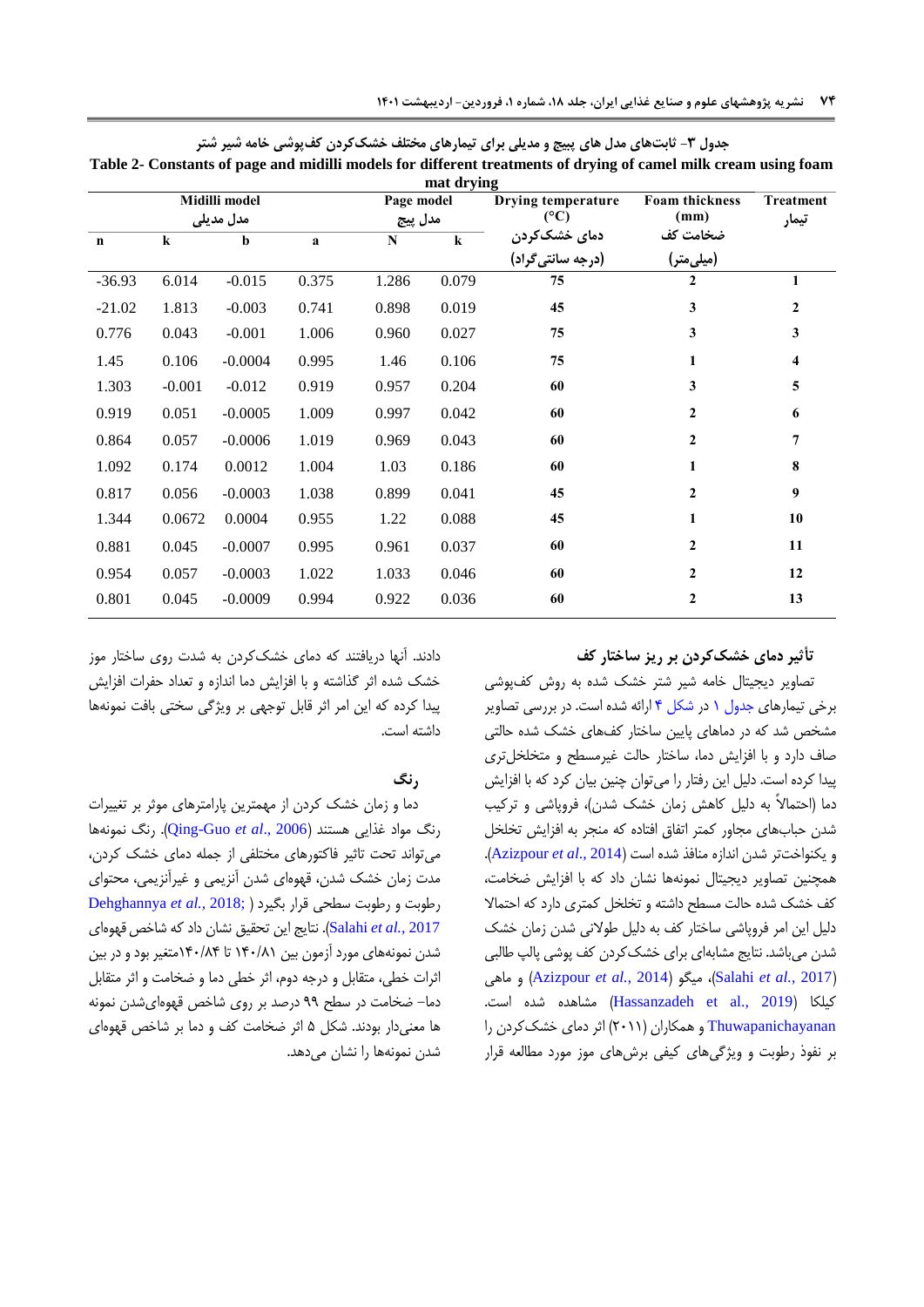

**شکل -4 تصاویر دیجیتال برخی نمونههای کف خامه شیر شترخشک شده به روش کفپوشی: الف- ضخامت 1 میلی متر و دمای 45 درجه سانتیگراد، ب- ضخامت 2 میلیمتر و دمای 55 درجه سانتی گراد، ج- ضخامت 3 میلیمتر و دمای 55 درجه سانتی گراد، د- ضخامت 1 میلیمتر و** 

**دمای 06 درجه سانتیگراد، ه- ضخامت 3 میلیمتر و دمای 06 درجه سانتیگراد، و- ضخامت 3 میلیمتر و دمای 55 درجه سانتیگراد. Fig. 4. Digital images of samples of camel milk cream foam using foam mat drying: (A) thickness of 1 mm and temperature of 45°C; (B) thickness of 2 mm and temperature of 75°C; (C) thickness of 3 mm and temperature of 75°C; (D) thickness of 1 mm and temperature of 60°C; (E) thickness of 3 mm and temperature of 60°C; (F) thickness of 3 mm and temperature of 75°C.**

<span id="page-10-0"></span>

**شکل -5 اثر ضخامت کف و دما بر شاخص قهوهایشدن نمونه های کف خامه شیر شترخشک شده Fig. 5. The effect of temperature and thickness on the browning index of Dried camel milk cream foam samples**

همانطور که در شکل 4 مشاهده میشود با افزایش دمای خشک شدن، شاخص قهوهای شدن نمونهها کاهش مییابد. افزایش ضخامت نیز در دماهای باال منجر به کاهش شاخص قهوهای شدن و در دماهای پایین منجر به افزایش شاخص قهوهای شدن نمونهها گردید. به نظر میرسد که در دماهای باال به دلیل باال بودن سرعت خشکشدن کف، زمان الزم برای انجام واکنشهای قهوهای شدن و در نتیجه تیره شدن

رنگ نمونهها نسبت به دماهای پایین کمتر است. با افزایش ضخامت کف، سرعت خشک شدن کاهش یافته، در نتیجه مدت زمان خشک شدن افزایش مییابد و این شرایط زمینه را برای وقوع واکنشهای قهوهای شدن مناسبتر میسازد. تغییرات مشابهی برای تغییرات رنگی پودر پنیر تولید شده به روش کفپوشی (Izadi et al., 2020) مشاهده شد.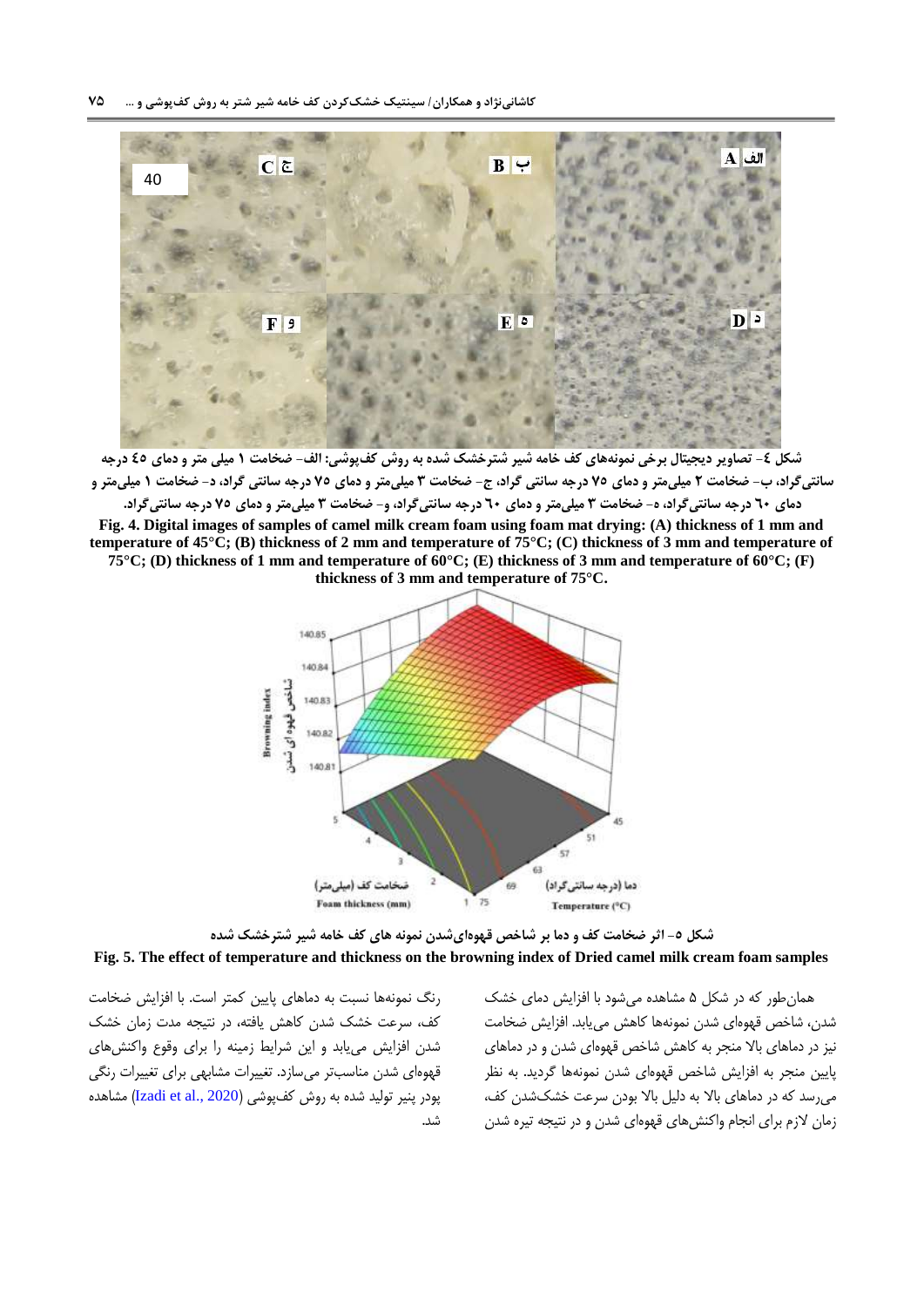**ماتریس همزمانی سطح خاکستری )GLCM)** نتایج این تحقیق نشــان داد که انرژی، همبســتگی و یکنواختی نمو نه های مورد آزمون بهترتیب بین <sup>۴-. ۱</sup>۰ ×۶/۵ تا ۰-۱ ×۴/۵×. 6/665 تا 6/665 و 6/55 تا 6/50 متغیر بود. همچنین نتایج برر سی ها

نشان داد که ضخامت و دما در سطح 99 درصد بر انرژی ، همبستگی و یکنواختی نمونهها و اثر متقابل ضخامت- دما نیز در سطح 94 درصد بر انرژی نمونه ها معنی دار بودند. شکل 0 اثر ضخامت و دما بر انرژی (الف)، همبستگی (ب) و یکنواختی (ج) نمونهها را نشان میدهد.



**شکل -0 اثر ضخامت کف و دما بر انرژی )الف(، همبستگی )ب( و یکنواختی )ج( نمونههای کف خامه شیر شترخشک شده Fig. 6. The effect of temperature and thickness on the (A) energy (B) correlation and (C) homogeneity of Dried camel milk cream foam samples**

یکنواختی با افزایش دما کاهش یافت که این امر میتواند ناشی از تخلخل باالتر در کفهای خشک شده به دلیل سرعت باالتر خشک شدن باشد. همچنین با افزایش ضخامت کف، تخلخل نمونهها کاهش پیدا کرده است که این امر نیز میتواند به دلیل طوالنی شدن فرآیند خشک شدن و فروپاشی بیشتر ساختارهای کف باشد که در نهایت این تغییرات با افزایش یکنواختی بیشتر سطح کف خشک شده، منجر به افزایش انرژی، همبستگی و یکنواختی نمونهها شده است. همانطور که در شکل 0 مشاهده میشود روند تغییرات انرژی، همبستگی و یکنواختی با تغییرات دما و ضخامت تقریبا یکسان است، بهطوری که افزایش دمای خشک شدن نمونهها منجر به کاهش انرژی، همبستگی و یکنواختی نمونهها گردید. افزایش ضخامت کف نیز منجر به افزایش انرژی، همبستگی و یکنواختی نمونهها می شود. مشابه این نتایج برای خشک کردن کفپوشی پالپ طالبی گزارش شده است )[2017 .,](#page-13-17)*al et* Salehi). کاهش پارامترهای انرژی، همبستگی و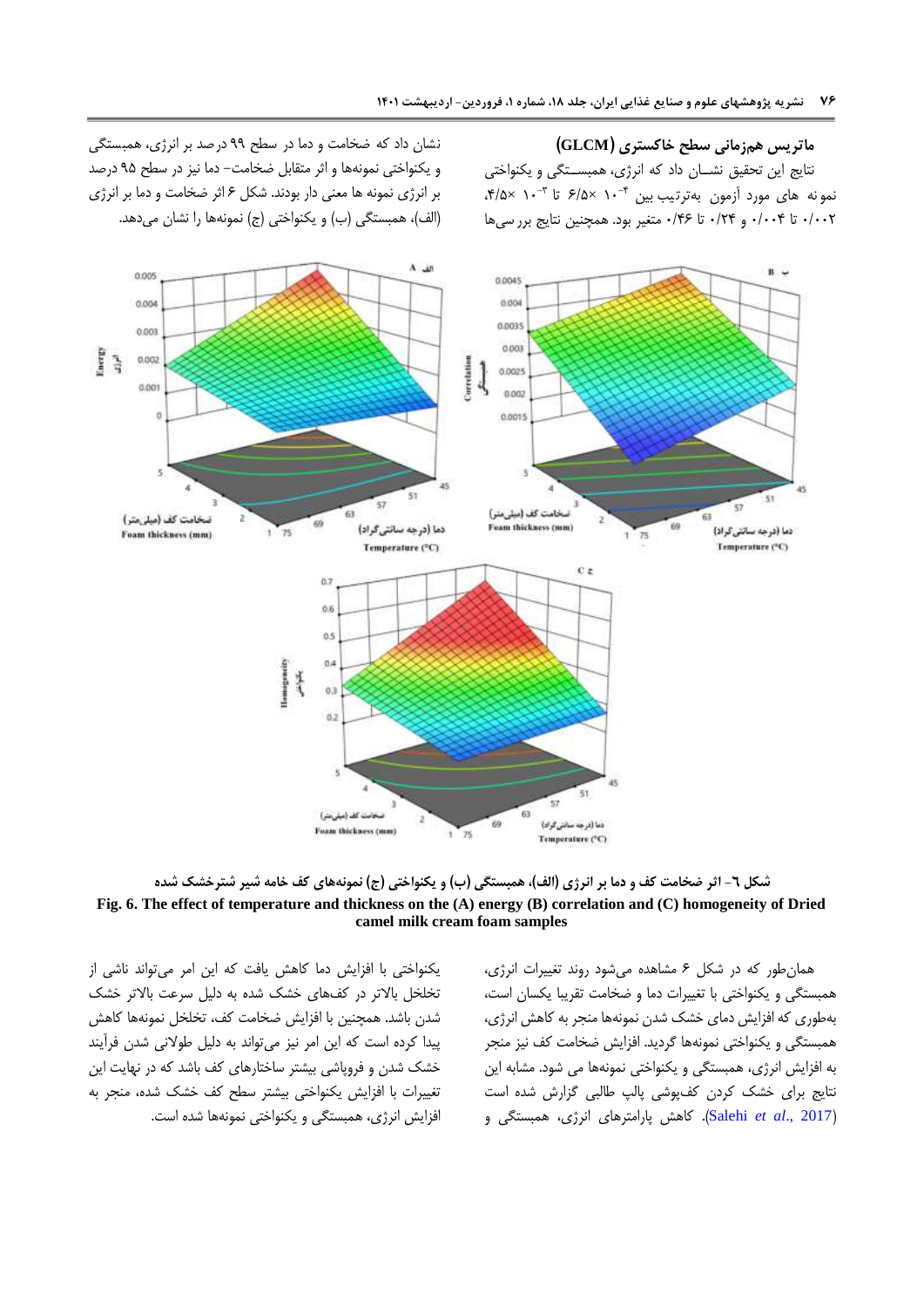# **نتیجهگیری**

با توجه به اینکه فرآیند خشک کردن خامه شیر شتر به روش کفپوشی از اهمیت باالیی برخوردار است و در صنعت خشک کردن، زمان انجام فرآیند، کیفیت محصول، بهینهسازی و طراحی تجهیزات مستقیما تحت تاثیر سرعت خشک کردن مواد غذایی قرار دارند و مدلسازی سینتیک خشک کردن، روابط بین متغیرهای زمان و رطوبت را ارائه میدهد که میتواند راهکار مناسبی برای کنترل زمان و شرایط خشک کردن باشد لذا در این پژوهش فرآیند سینتیک خشک کردن، ساختار و رنگ کف خامه شیر شتر خشک شده در دمای ۴۵، ۶۰ و ۲۵ درجه سانتیگراد و ضخامت ،1 3 و 4 میلیمتر در یک خشککن کابینتی غیرمداوم مورد ارزیابی قرار گرفتند. نتایج تحقیق نشان داد که افزایش دما منجر به کاهش زمان خشک شدن و پارامترهای ماتریس همزمانی سطح خاکستری (انرژی، همبستگی و یکنواختی) و افزایش ضریب نفوذ موثر و شاخص قهوه ای شدن نمونهها شد که در این حالت ساختار حالت غیرمسطح و متخلخلتری نیز داشت. افزایش ضخامت نمونهها نیز منجر به افزایش زمان خشک شدن، انرژی فعالسازی و

#### **منابع**

- <span id="page-12-8"></span>1. Akgun, N. A., & Doymaz, I. (2005). Modelling of olive cake thin-layer drying process. *Journal of food engineering*, 68(4), 455-46[1 .https://doi.org/10.1016/j.jfoodeng.2004.06.023](https://doi.org/10.1016/j.jfoodeng.2004.06.023)
- <span id="page-12-7"></span>2. Akpinar, E. K. (2006). Determination of suitable thin layer drying curve model for some vegetables and fruits. *Journal of food engineering*, 73(1), 75-8[4 .https://doi.org/10.1016/j.jfoodeng.2005.01.007](https://doi.org/10.1016/j.jfoodeng.2005.01.007)
- <span id="page-12-0"></span>3. Al Kanhal, H. A. (2010). Compositional, technological and nutritional aspects of dromedary camel milk. *International Dairy Journal*, *20*(12), 811-821. <https://doi.org/10.1016/j.idairyj.2010.04.003>
- <span id="page-12-11"></span>4. Atarodi, M.R. (2014). Optimization of production conditions of Spirulina Platensis microalgae powder using floor drying method, Master Thesis, Ferdowsi University of Mashhad [In Persian].
- <span id="page-12-13"></span>5. Azizpour, M., Mohebbi, M., Hossein Haddad Khodaparast, M., & Varidi, M. (2014). Optimization of foaming parameters and investigating the effects of drying temperature on the foam-mat drying of shrimp (*Penaeus indicus*). *Drying Technology*, 32(4), 374-38[4 .https://doi.org/10.1080/07373937.2013.794829](https://doi.org/10.1080/07373937.2013.794829)
- <span id="page-12-9"></span>6. Babalis, S. J., Papanicolaou, E., Kyriakis, N., & Belessiotis, V. G. (2006). Evaluation of thin-layer drying models for describing drying kinetics of figs (*Ficus carica*). *Journal of food engineering*, 75(2), 205-21[4 .](https://doi.org/10.1016/j.jfoodeng.2005.04.008) [10.1016/j.jfoodeng.2005.04.008](https://doi.org/10.1016/j.jfoodeng.2005.04.008)
- <span id="page-12-10"></span>7. Benmakhlouf, N., Azzouz, S., Monzó-Cabrera, J., Khdhira, H., & Elcafsi, A. (2017). Controlling mechanisms of moisture diffusion in convective drying of leather. *Heat and Mass Transfer*, 53(4): 1237-1245. <https://doi.org/10.1007/s00231-016-1900-8>
- <span id="page-12-3"></span>8. Brygidyr, A., Rzepecka, M., & McConnell, M. (1977). Characterization and drying of tomato paste foam by hot air and microwave energy. Canadian Institute of Food Science and Technology Journal, 10(4), 313-31[9 .](https://doi.org/10.1016/S0315-5463(77)73553-9) [https://doi.org/10.1016/S0315-5463\(77\)73553-9](https://doi.org/10.1016/S0315-5463(77)73553-9)
- <span id="page-12-2"></span>9. Carić, M. (1994). Concentrated and dried dairy products: VCH Publishers Inc.
- <span id="page-12-12"></span>10. Ceylan, İ., Aktaş, M., & Doğan, H. (2007). Mathematical modeling of drying characteristics of tropical fruits*. Applied Thermal Engineering*, 27(11-12), 1931-193[6 .https://doi.org/10.1016/j.applthermaleng.2006.12.020](https://doi.org/10.1016/j.applthermaleng.2006.12.020)
- <span id="page-12-5"></span>11. Chen, X. D., & Mujumdar, A. S. (2009). Drying technologies in food processing: John Wiley & Sons.
- <span id="page-12-1"></span>12. Codex stan 207-1999, Standard for cream powder, half cream powder and high fat milk powder.
- <span id="page-12-14"></span>13. Dehghannya, J., Pourahmad, M., Ghanbarzadeh, B., & Ghaffari, H. (2018). Influence of foam thickness on production of lime juice powder during foam-mat drying: Experimental and numerical investigation. Powder technology, 328, 470-48[4 .https://doi.org/10.1016/j.powtec.2018.01.034](https://doi.org/10.1016/j.powtec.2018.01.034)
- <span id="page-12-4"></span>14. DeMan, J. M., Finley, J. W., Hurst, W. J., & Lee, C. Y. (1999). Principles of food chemistry: Springer.
- <span id="page-12-6"></span>15. Ertekin, C., & Yaldiz, O. 2004. Drying of eggplant and selection of a suitable thin layer drying model. Journal of food engineering, 63(3), 349-35[9 .https://doi.org/10.1016/j.jfoodeng.2003.08.007](https://doi.org/10.1016/j.jfoodeng.2003.08.007)

همه پارامترهای ماتریس همزمانی سطح خاکستری نمونهها گردید. همچنین از میان 0 مدلی که برای بررسی سینتیک خشک شدن کف بهینه مورد ارزیابی قرار گرفتند مدلهای پیج و مدیلی با مقدار  $\rm R^2$  و Adj R<sup>2</sup> باالی 6/99 دارای بهترین برازش با دادههای آزمایشی بودند. بنابراین بهطور کلی با بررسی و ارزیابی فرآیند سینتیک خشک کردن، ساختار و رنگ کف خامه شیر شترخشک شده و درک درستی از مکانیسمها و تغییرات در خواص کیفی نمونه ها، میتوان نتیجه گرفت که خشک کردن کفپوشی روش مناسبی برای تولید پودر خامه شیر شتر بوده است.

## **تشکر و قدردانی**

از صندوق حمایت از پژوهشگران و فناوران کشور )طرح 90614456( و معاونت پژوهشی دانشگاه فردوسی مشهد )طرح 41035( بابت حمایت مالی و تجهیزاتی این پروژه تشکر و قدردانی می شود.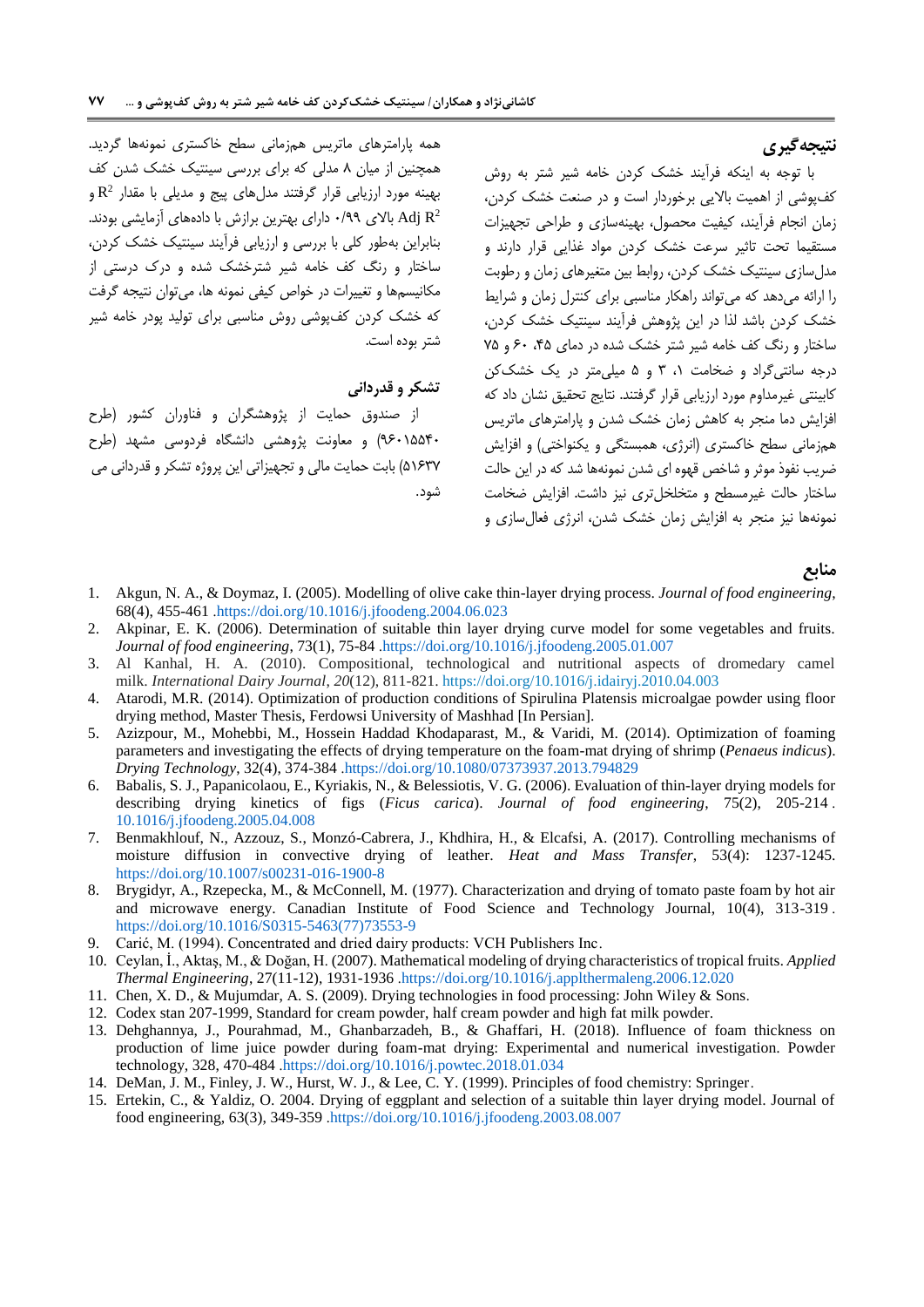- <span id="page-13-7"></span>16. Falade, K. O., & Solademi, O. J. (2010). Modelling of air drying of fresh and blanched sweet potato slices. *International journal of food science & technology*, 45(2), 278-288[. https://doi.org/10.1111/j.1365-](https://doi.org/10.1111/j.1365-2621.2009.02133.x) [2621.2009.02133.x](https://doi.org/10.1111/j.1365-2621.2009.02133.x)
- <span id="page-13-18"></span>17. Ghaboos, S. H. H., Ardabili, S. M. S., Kashaninejad, M., Asadi, G., & Aalami, M. (2016). Combined infrared-vacuum drying of pumpkin slices. *Journal of food science and technology*, 53(5), 2380-238[8 .https://doi.org/10.1007/s13197-](https://doi.org/10.1007/s13197-016-2212-1) [016-2212-1](https://doi.org/10.1007/s13197-016-2212-1)
- <span id="page-13-2"></span>18. Guiné, R. (2018). The Drying of Foods and its Effect on the Physical-chemical, sensorial and Nutritional Properties. *International Journal of Food Engineering*, 2(4), 93-10[0 .doi: 10.18178/ijfe.4.2.93-100](doi:%2010.18178/ijfe.4.2.93-100)
- <span id="page-13-1"></span>19. Hall, C. W., & Hedrick, T. I. (1966). Drying milk and milk products. Drying milk and milk products .
- <span id="page-13-0"></span>20. Hassan, A., Hagrass, A., Soryal, K., & El-Shabrawy, S. (1987). Physico-chemical properties of camel milk during lactation period in Egypt. Egyptian Journal of Food Science (Egypt) .
- <span id="page-13-19"></span>21. Hassanzadeh, M., Shahidi, F., and Salahi, M. (2019). Investigation of process parameters and physical and chemical properties of kilka fish during floor drying. Iranian Food Science and Technology Research, 14 (4), 601-616 [In Persian].
- <span id="page-13-5"></span>22. Inyang, U. E., Oboh, I. O., & Etuk, B. R. (2018). Kinetic models for drying techniques—food materials. *Advances in Chemical Engineering and Science*, 8(02), 27 .DOI: [10.4236/aces.2018.82003](http://www.scirp.org/journal/PaperInformation.aspx?PaperID=82910&#abstract)
- <span id="page-13-16"></span>23. Izadi, Z., Mohebbi, M., Shahidi, F., Varidi, M., & Salahi, M. R. (2020). Cheese powder production and characterization: A foam-mat drying approach. *Food and Bioproducts Processing*, 123, 225-23[7 .](https://doi.org/10.1016/j.fbp.2020.06.019) <https://doi.org/10.1016/j.fbp.2020.06.019>
- <span id="page-13-4"></span>24. Labelle, R. (1984). Principles of foam mat drying. Journal of Food Technology, 20, 89-91 .
- <span id="page-13-9"></span>25. Lemus- Mondaca, R., Betoret, N., Vega- Galvez, A., & Lara- Aravena, E. (2009). Dehydration characteristics of papaya (*Carica Pubenscens*): determination of equilibrium moisture content and diffusion coefficient. *Journal of Food Process Engineering*, 32(5), 645-66[3 .https://doi.org/10.1111/j.1745-4530.2007.00236.x](https://doi.org/10.1111/j.1745-4530.2007.00236.x)
- <span id="page-13-6"></span>26. Liu, X., Qiu, Z., Wang, L., Cheng, Y., Qu, H., & Chen, Y. (2009). Mathematical modeling for thin layer vacuum belt drying of Panax notoginseng extract. Energy Conversion and Management, 50(4), 928-93[2 .](https://doi.org/10.1016/j.enconman.2008.12.032) <https://doi.org/10.1016/j.enconman.2008.12.032>
- <span id="page-13-8"></span>27. Lopez, A., Iguaz, A., Esnoz, A., & Virseda, P. (2000). Thin-layer drying behaviour of vegetable wastes from wholesale market. *Drying Technology*, 18(4-5), 995-100.<https://doi.org/10.1080/07373930008917749>
- <span id="page-13-11"></span>28. Menges, H. O., & Ertekin, C. (2006). Mathematical modeling of thin layer drying of Golden apples. *Journal of food engineering*, 77(1), 119-12[5 .https://doi.org/10.1016/j.jfoodeng.2005.06.049](https://doi.org/10.1016/j.jfoodeng.2005.06.049)
- <span id="page-13-12"></span>29. Mir Arab Razi, S. (2014). The effect of sodium caseinate proteins, whey concentrate, albumin and gelatin on the sensory and physicochemical properties of chocolate mousse, M.Sc. Thesis, Ferdowsi University of Mashhad [In Persian].
- <span id="page-13-3"></span>30. O'Callaghan, D., & Hogan, S. (2013). The physical nature of stickiness in the spray drying of dairy products—a review. *Dairy Science & Technology*, 93(4-5), 331-34[6 .https://doi.org/10.1007/s13594-013-0114-9](https://doi.org/10.1007/s13594-013-0114-9)
- <span id="page-13-21"></span>31. Qing-Guo, H., Min, Z., Mujumdar, A. S., Wei-hua, D., & Jin-cai, S. (2006). Effects of different drying methods on the quality changes of granular edamame. *Drying Technology*, 24(8), 1025-1032 .
- <span id="page-13-14"></span>32. Rajkumar, P., Kailappan, R., Viswanathan, R., Raghavan, G., & Ratti, C. (2007). Foam mat drying of alphonso mango pulp. *Drying Technology*, 25(2), 357-36[5 .https://doi.org/10.1080/07373930600776217](https://doi.org/10.1080/07373930600776217)
- <span id="page-13-15"></span>33. Sajadi, S. (2018). Drying cream flooring: optimizing foam production conditions and evaluating powder properties, M.Sc. Thesis, Ferdowsi University of Mashhad [In Persian].
- <span id="page-13-13"></span>34. Salahi, M. R., Mohebbi, M., & Taghizadeh, M. (2015). Foam‐ mat drying of cantaloupe (*cucumis melo*): optimization of foaming parameters and investigating drying characteristics. Journal of Food Processing and Preservation, 39(6), 1798-180[8 .https://doi.org/10.1111/jfpp.12414](https://doi.org/10.1111/jfpp.12414)
- <span id="page-13-17"></span>35. Salahi, M. R., Mohebbi, M., & Taghizadeh, M. (2017). Development of cantaloupe (Cucumis melo) pulp powder using foam-mat drying method: Effects of drying conditions on microstructural of mat and physicochemical properties of powder. *Drying Technology*, 35(15), 1897-190[8 .https://doi.org/10.1080/07373937.2017.1291518](https://doi.org/10.1080/07373937.2017.1291518)
- 36. Salehi, F., Kashaninejad, M., & Jafarianlari, A. (2017). Drying kinetics and characteristics of combined infraredvacuum drying of button mushroom slices. *Heat and Mass Transfer*, 53(5), 1751-175[9 .](https://doi.org/10.1007/s00231-016-1931-1) <https://doi.org/10.1007/s00231-016-1931-1>
- <span id="page-13-10"></span>37. Sun, J., Hu, X., Zhao, G., Wu, J., Wang, Z., Chen, F., & Liao, X. (2007). Characteristics of thin-layer infrared drying of apple pomace with and without hot air pre-drying. *Food science and technology international*, 13(2), 91-9[7 .](https://doi.org/10.1177%2F1082013207078525) [https://doi.org/10.1177/1082013207078525](https://doi.org/10.1177%2F1082013207078525)
- <span id="page-13-20"></span>38. Thuwapanichayanan, R., Prachayawarakorn, S., Kunwisawa, J., & Soponronnarit, S. (2011). Determination of effective moisture diffusivity and assessment of quality attributes of banana slices during drying. *LWT-Food Science and Technology*, 44(6), 1502-151[0 .https://doi.org/10.1016/j.lwt.2011.01.003](https://doi.org/10.1016/j.lwt.2011.01.003)